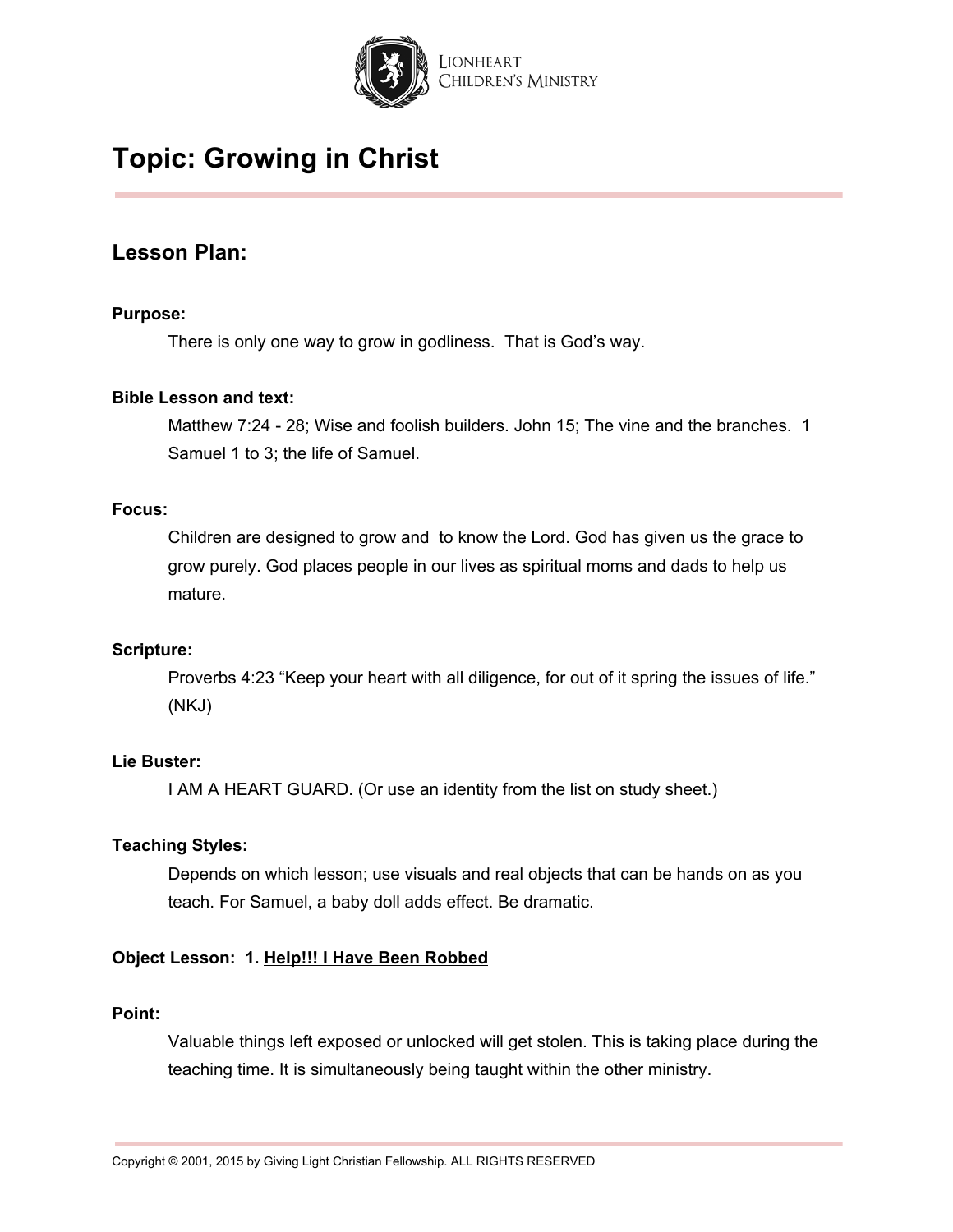

#### **Props:**

A jar, envelope or wallet of money.

#### **Directions:**

- A. Have a jar of money: Speak: I have a jar filled with money. Wow! How much money do you think this is? What could we buy with this money? Who would like this much money? (Get excited!) It is valuable. Why is it valuable? What if I left this beside the road. What would happen to it. So we need to guard it.
- B. Set the jar of money in a safe place, so we can watch it. We are good guards. (Continue with a new part of the class. Meanwhile, when an opportunity arises that the children are involved in something, have the jar of money disappear. Either you or your helper, must quickly hide it. Wait to see which child notices the jar is missing.)
- C. Teacher speaks: What!!!!! The money is gone! What could have happened to it? (Let the class respond. Listen to what they say.) Those were good possibilities, but truthfully, I was foolish and didn't guard the money. Look how quickly a thief can sneak in and rob. How could we have prevented the money from being "stolen"? (Let children respond.) Those are good answers. We must hold tight, keep locked up, hide out of sight what is so valuable and is wanted by the thief, the devil.

#### **Concluding Points:**

Our heart is valuable to us and God. It must be guarded. Our relationship with God is to be guarded. Just like the money jar was the goal of the thief to steal; the gifts, faith, vision and the destiny God put in us is the goal of the enemy to steal from us. The only way the enemy can stop God's plan is to stop God's children from growing up. We have much in us that will bring much fruitfulness to this world, but only if the enemy doesn't steal the truth from us. Obedience to those in authority over us is a very sure way to stay on guard.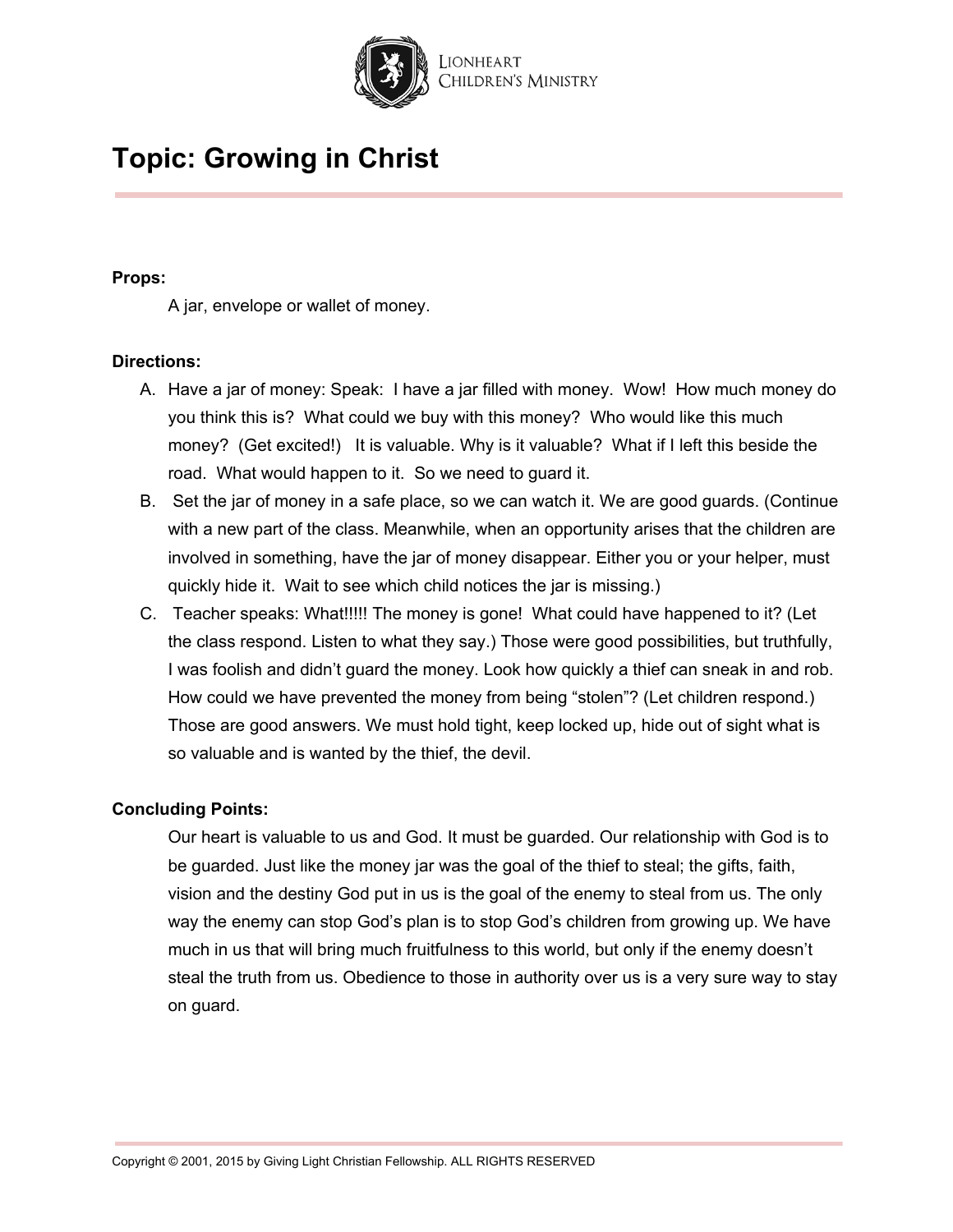

### **Object Lesson: 2. DRY AND THIRSTY; A GROWTH SPURT or GROWTH STUNT**

#### **Point:**

To contrast what healthy growth and stunted growth results in. How feeding the wrong things can be just as harmful. Only feeding occasionally will retard, delay or stop destiny. Relate this physically and then spiritually.

- 1. Use a child or baby. What happens if we stop eating? Show pictures of contrasts. What happens when we feed a baby? Do we feed the baby milk forever? (Baby food?) What if we fed the baby hamster food or coffee, candy?
- 2. Does a baby only need food to grow. What else does a baby need? Children may answer.
	- A. Love: Everything given and done for the baby is because the parents should love their baby. They want the baby to grow and not stay little forever.
	- B. Security, acceptance and belonging (Family, friends, and Body of Christ).
	- C. Value and vision. This is our reason for life and the goal that he is moving toward. Life is bigger than just me.
- 3. What happens when we feed our spirit man and renew our mind? We need fresh times with our God and fresh revelation in His Word. We receive all the above; love, security, acceptance, belonging, value and vision from Our Father.
- 4. Sometimes in our body or our thinking we don't "feel" like hearing the Word of God, going to church, praying, singing praise to Jesus, but our spirit man is always ready to have times for the things of God.
- 5. Children often don't "feel" like exercising, taking a bath, eating broccoli and carrots, going to school, brushing their teeth, but as they do they grow in health and are also a pleasure to be with.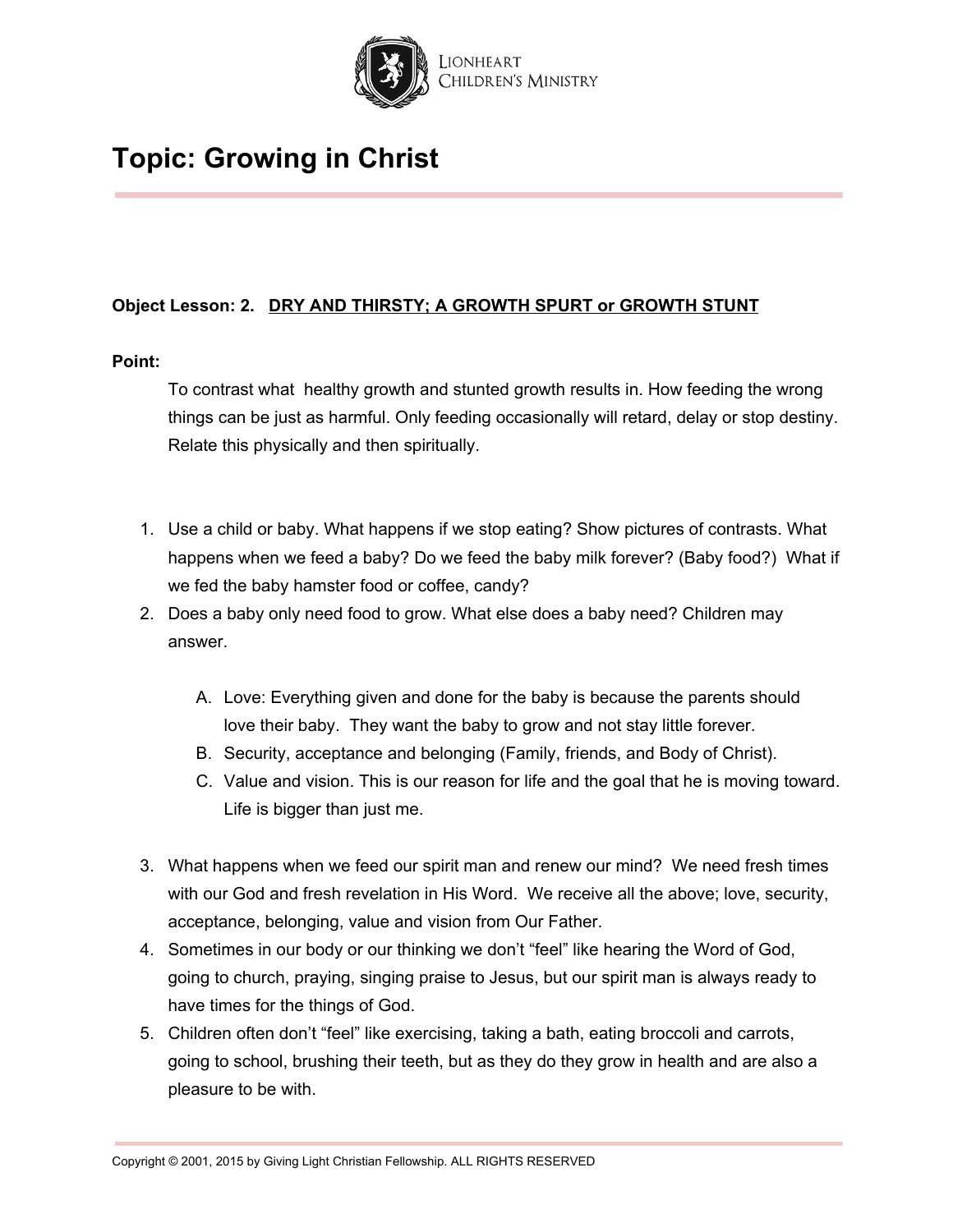

- 6. Use one of the children as an example: Joshua what would it be like if your mom or dad decided not to grow up? If they stayed in five forever?
	- A. Talk about all the things that would not have happened, if they stayed immature: His mom would never have gotten her driver's license, graduated from school, went to college, became a nurse, met Joshua's dad, got married, Joshua and his sisters would not have been born, Sammy and Joshua would not be best friends, the lady with the a broken wrist would not have been healed because Joshua would never have been born to pray for her, the next door neighbor boys would not be coming to church because Joshua would not have been here to invite them. This could go on and on. You could use another child as an example. We must grow up in God. The world needs the Joshua's to fulfill their destiny.

### **Object Lesson: 3. GOD IS TRUSTING US**

#### **Props:**

Need two people: the teacher and a thief, teachers purse.

#### **Directions:**

- 1. Speak: This purse has all my money, credit cards, pictures of my children, my keys, my lipstick, etc. This is very valuable to me. Why is it valuable? What if I left this beside the road. What would happen to it. So I need to guard it.
- 2. Today I am asking (pick a child) to guard my purse while I am teaching. Maybe you could put it under your chair. That looks like a safe place. I trust you to keep my purse safe.
- 3. Before the child receives the purse: (The thief comes sneaking around, eyeing up the teacher's purse.) He goes over to take it from the teacher. The teacher, stops him and tells him to go. He backs away. (THE TEACHER CONTINUES TEACHING WHILE THE THIEF PLOTS TO STEAL THE PURSE.)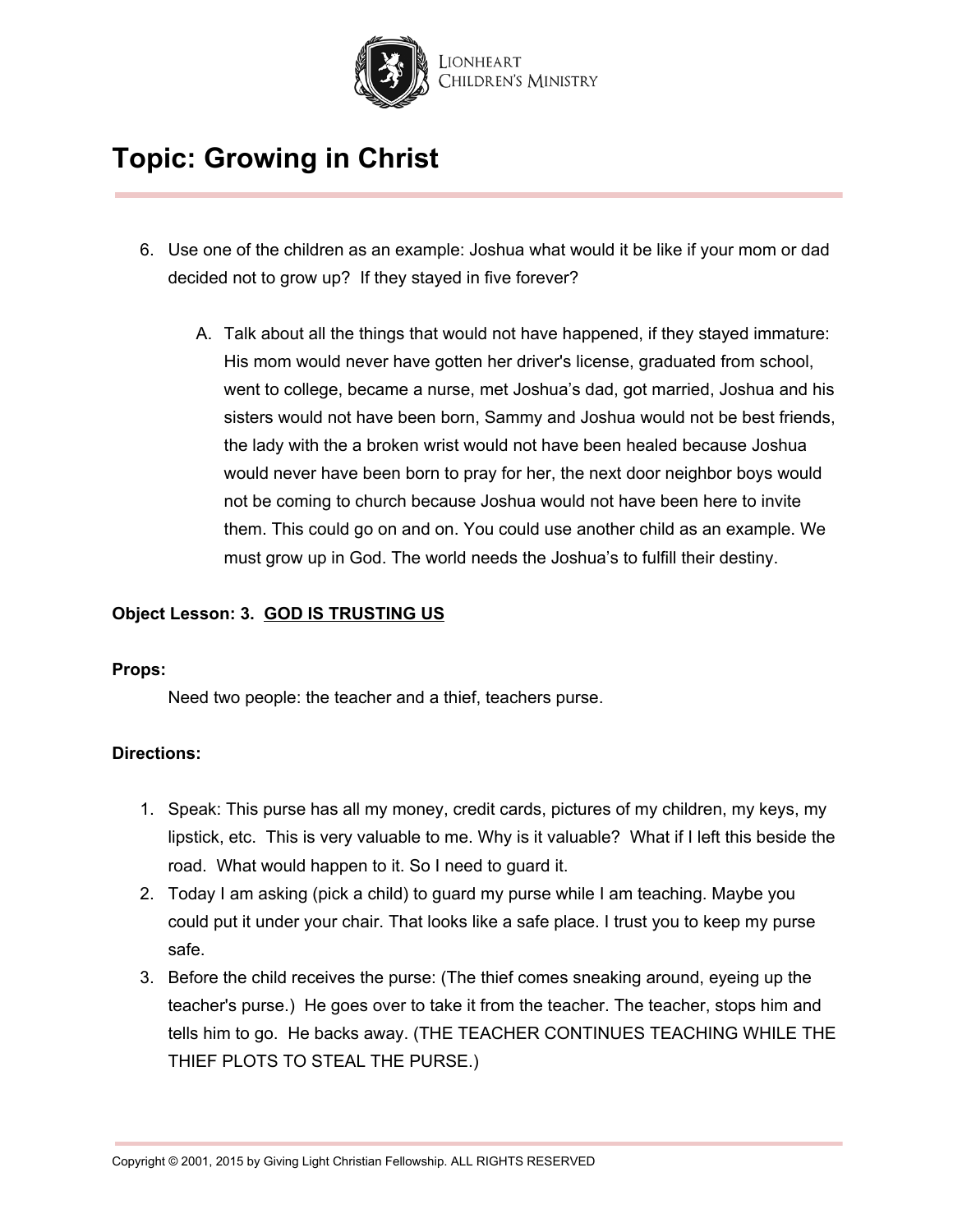

- 4. The child takes the purse. The thief comes back and goes to the child guarding the purse and whispers in their ear, that he will give the child five dollars if the child gives up the purse. (The child should say no, but you never know with children.) The thief backs off for a more opportune time.
- 5. (The teacher is still continuing the lesson. The thief is crouching down to come up with a new plan.) Next the thief approaches the child guarding the purse and tells them how sick they look. He whispers that they have a fever, their face is very white, their eyes are all red; Oh, my goodness, you are going to throw up.... teacher..... quick get a trash can or take this child to the bathroom.... Hurry everyone do something...... before there is vomit all over the place.....(in the commotion the thief steadily moves toward the purse. He reaches for it but a child or teacher will see him.)
- 6. Teacher call the thief up front: You.... liar..... you are trying to get a child to think they are sick, and all the time, you were just waiting to rob my purse.......You had better get out of her now. I am going to call the ushers to remove you once and for all.......
- 7. The teacher is pushing him toward the door (expect the children to want to help throw him out.) Just as the thief gets near the door.......
- 8. The thief says: Hey, I smell smoke,......who smells smoke? ...... You do; so do I! It's a fire!!!!......Quick!!! All child must leave. NOW!!!! Run, every body......FIRE!!! FIRE!!!! Teacher, are you going to let you class burn?
- 9. Teacher: Boys and girls, it's the liar at work again. He is so determined to steal my purse he doesn't want to stop for anything. But now he is out of here...... The only smoke and fire he's going to see is the lake of fire that is reserved for all the thieves and liars..........

#### **Concluding Points:**

Our heart is valuable to us and God. It must be guarded. God trusts us to keep the bad away. Just like the teacher trusted (child) to guard her purse. God helps us to recognize the tricks of the devil to rob from us. God gives us others who can help us to fight back and keep us growing in God. Remember God trusts us. He knows we want to grow and guard the treasures inside of us just like the treasures inside of my purse are guarded by me or someone I ask to protect what is valuable to me.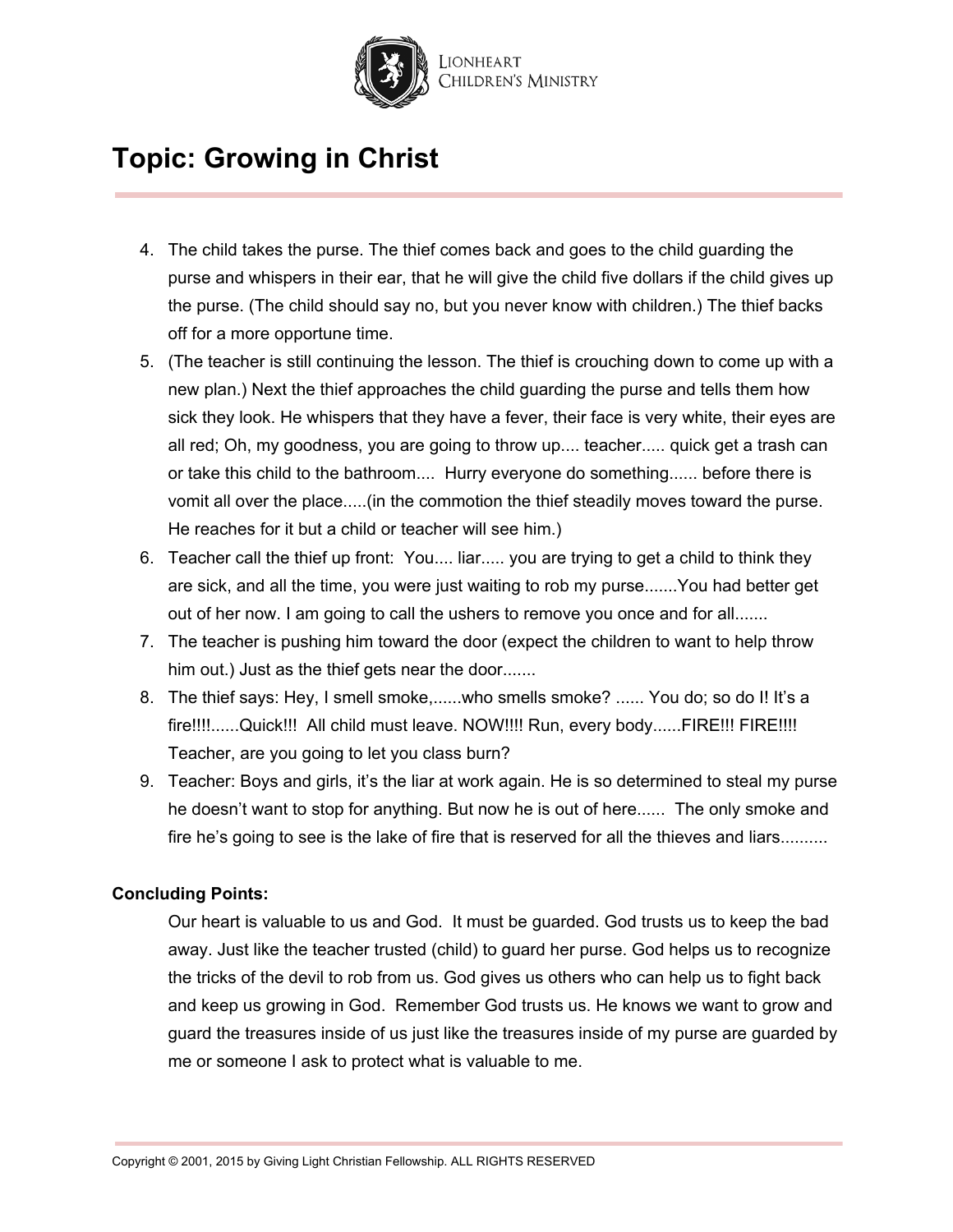

### **Object Lesson: 4. Take up the Slack and Give the Devil a smack**

#### **Point:**

If we get lazy and casual we become a playground for the enemy. Godly growth stops and we begin to grow in the ways of the world. We can look good on the outside, but be empty and powerless.

#### **Props:**

Rope

- 1. Have a child try to push through the rope. Can he do it? No.
- 2. This time the two with the rope start calling each other names.They complain that one is Choose two children to each pull an end of a rope as hard as they can to make it taunt. not pulling as hard,..... the other has all the work........

One says: I am so pulling hard.

Two says: I could have my baby sister pull better than you do......

One says: Well if you don't like the way I do this maybe you should get someone else........

The child who is trying to push through walks up and shakes the rope. Now it is easy to get through. They let the rope relax. The child walks through.

- 3. Question or teaching: What was the reason the child got through the rope?
	- A. They lost their focus. They complained and criticized instead of edified. They focused on the weakness and not the strengths. They believed lies about each other not what God says about them.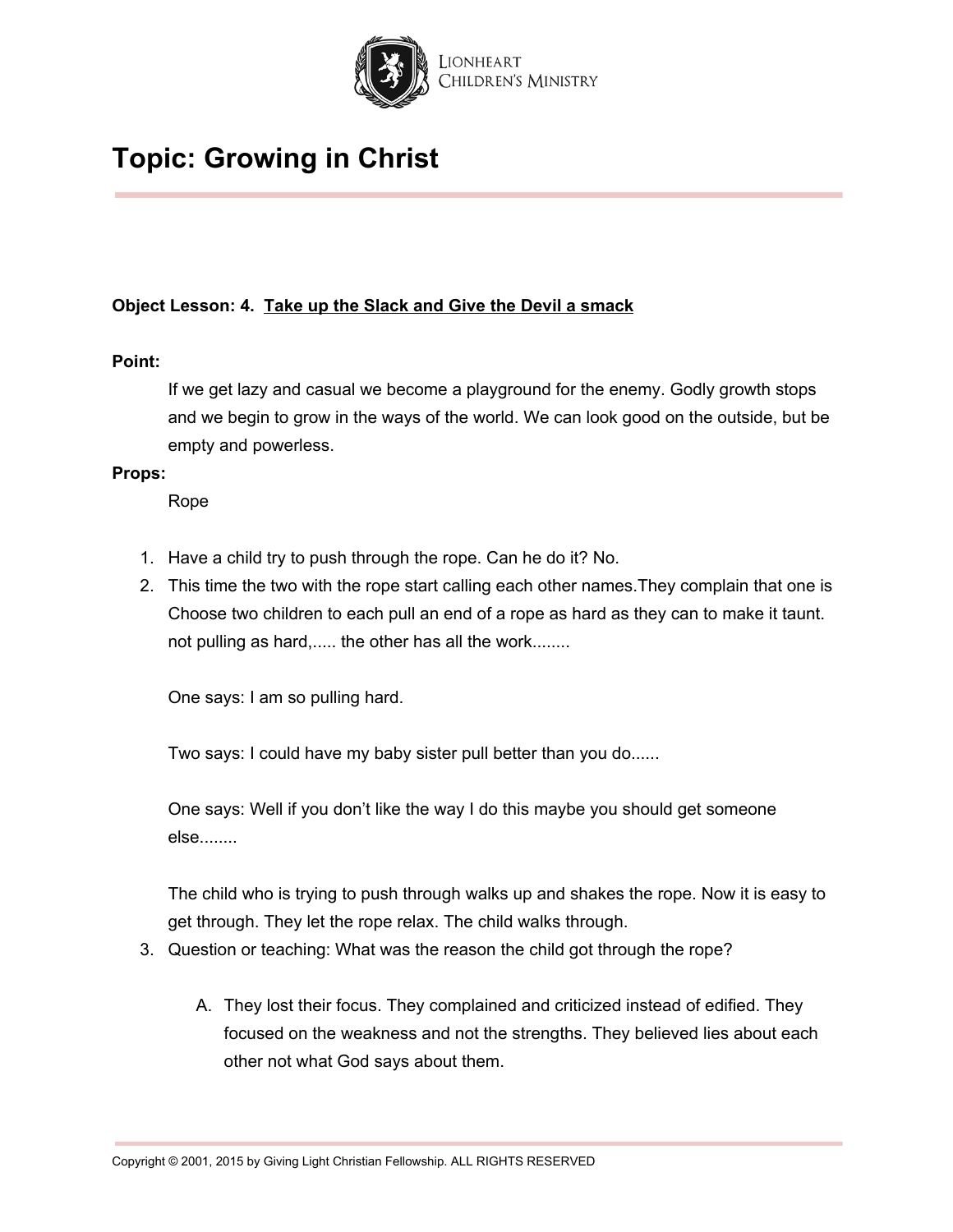

- 4. What are some other things that can cause us to become slack and let up the tension? The enemy comes with lies, lusts, bad tv, too much tv or games, boredom, wrong friends, disobedience, strife, arguing etc. This allows the enemy to come right in and try to rule our life.
- 5. What is the cure? Remember how the first time the two held the rope tight? They were in unity and had a common purpose.
- 6. Obedience to God and His word will keep us safe. We can't get lazy and forget about God. Class can you name some things that are like the tension in the rope to keep us protected from letting ungodly things through? Examples:praying, being quiet to hear what God speaks as we talk to Him, going to church, listening to Christian tapes, reading the Bible, worship and praise or choosing to spend time with other Christians.
- 7. Obedience is like holding the rope and vision is like the tension in the rope. As long as we keep our eyes fixed on Jesus, we obey and give the devil a bad day.

### **Object Lesson: 5. What Goes in Must Come Out**

#### **Point:**

An open door is an invitation, to what? Every time a door opens something comes in or goes out. What stays or leaves will determine what grows in us; godliness or worldliness; good or evil. When evil comes in will need more space to keep growing and will scream for it's own way! Give me more! Are we opening to Jesus or the devil?

- 1. Examples:
	- A. Can use a classroom door with a delivery boy knocking to deliver good or evil things.
	- B. Can make cards with doors on them.
- 2. On the back of each door card or for the delivery boy's box, have an example of something that wants to come in our life; use both godly, and ungodly examples. Plus use some things that are neutral.
- 3. Anything can become ungodly depending what place it takes in our life or what it is taking the place of. For one person it may be sin, for another has no effect. Depends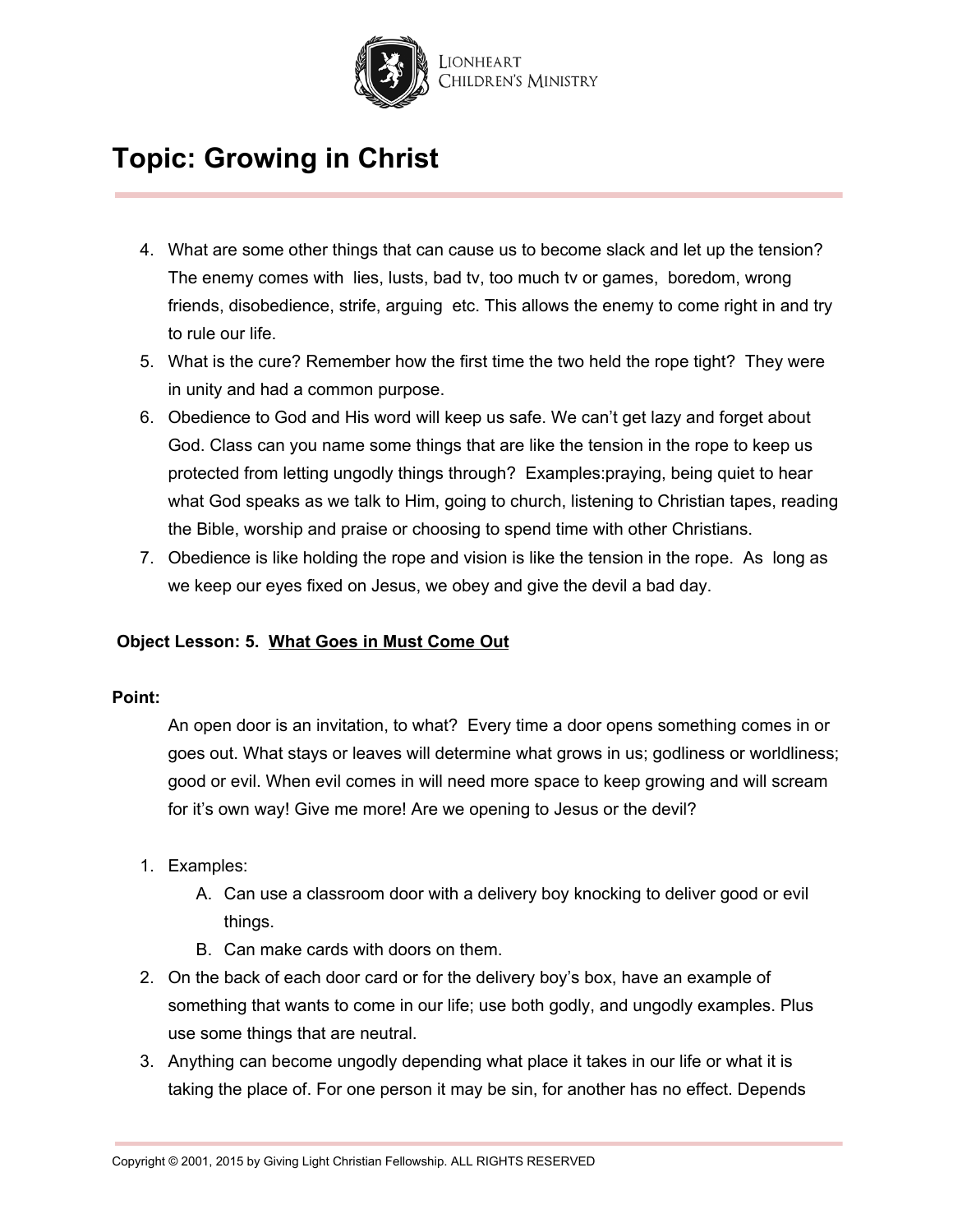

where we are in our growth as a child of God. Even a relationship with a person: As we grow in Christ, old things we did with friends have to change. Used to go fishing every Sunday morning with Bob, or would watch Saturday morning cartoons. As we grow, those things will keep us tied to the past. Won't grow but go backward. They would keep pulling us back.

Luke 12:48 "But the one who does not know and does things deserving punishment will be beaten with few blows. From everyone who has been given much, much will be demanded; and from the one who has been entrusted with much, much more will be asked." (NIV)

4. Children can take turns answering the door; (the delivery boy can call out: Package for: Mary: Next knock: Package for: Andy.) Or if you use door cards the children can take turns picking one and turning it over to read or look at the picture on the back. Each child must make a decision to close the door and send it back or open wide and receive.

### **Object Lesson: 6. Pick Me- Pick Me- Says the Tree**

#### **Point:**

We can grow up, yet still be immature. The person without the character of Christ in them will never be as the blessed man or the tree of Psalms 1.

- 1. Have pictures of two trees: one weak and fruitless, one tall and fruit laden. Both trees are 20 years old. Talk about the conditions that bring fruitfulness and barrenness.
- 2. Ask children which kind of tree is pleasing to God? Which kind of tree is a blessing to people? Which tree has grown to be what God intended it to be? Which tree would you pick?
	- A. Jesus cursed a fig tree that did grow figs. Do you know what happened to the tree?
- 3. Use the same analogy as the child who stays five and never grows up.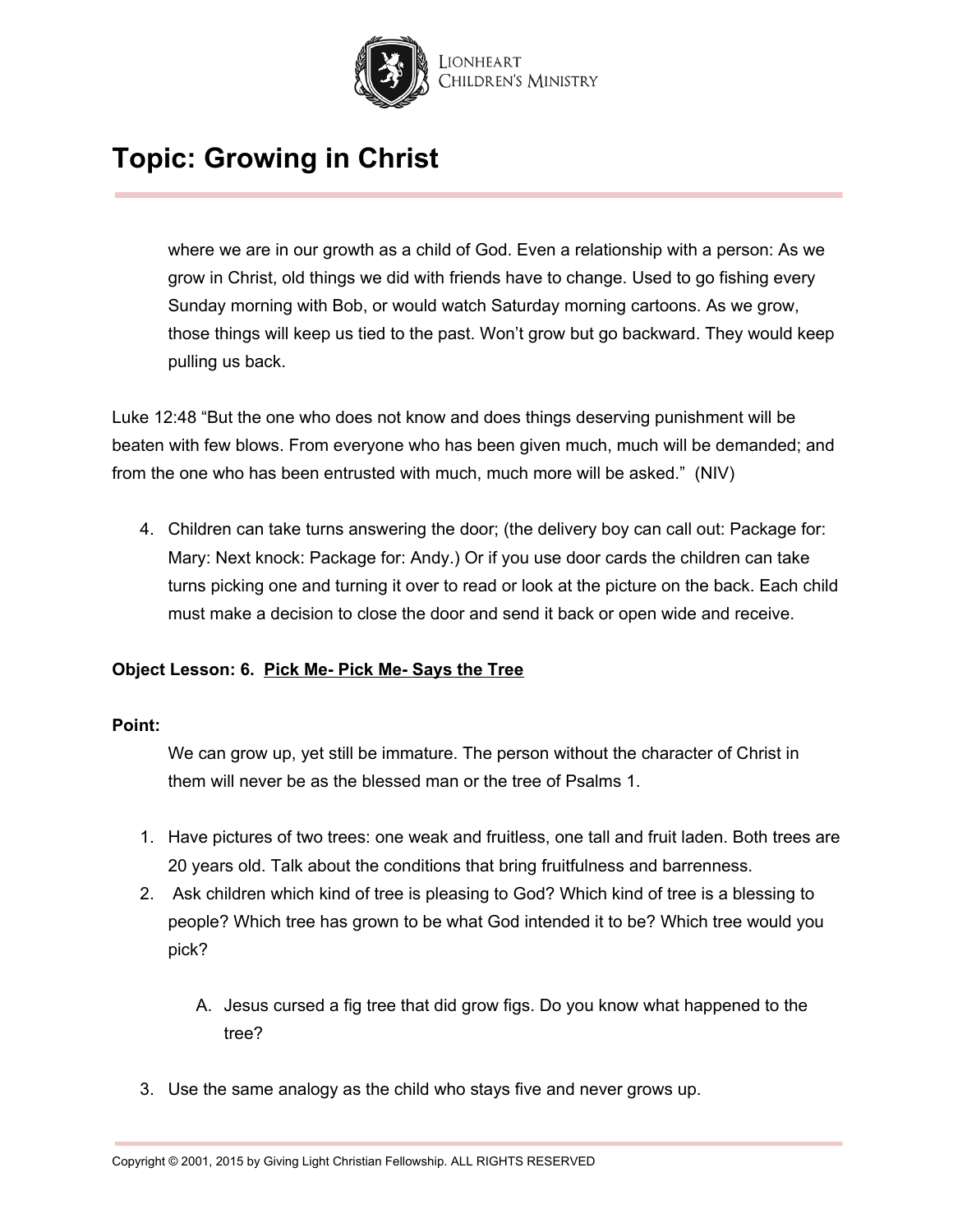

- A. Here is apple tree that has grown from a little apple seed. But every year the goats come and eat all the branches off. Each year the tree tries to grow, but goats just eat it back again. This tree never grew strong and tall. This tree never got to have birds nest in it. Never got to grow apples. Never got to have it's apples become: cider, jelly, fruit roll ups. It never got to give shade to the boys and girls who play in the yard; never got to have a tree house built in it for the children to play and dream in; never got to have more trees grow from seeds for the apples it never grew; never got to be old and cut down to be sweet smelling fire wood in the fireplace. It never got to show it's final blaze of glory as the fire from it lite up the room and made the family warm.
- 4. Growth also includes protection from enemies. All the could have been if the tree was protected from the goats. We must guard!

### **Object Lesson: 7. No More Messes in This Girl's House**

#### **Point:**

We are responsible to keep our own house clean. Can't blame anyone else if we have a messy, dirty house or bedroom. To grow we need to have healthy boundaries. Set up some godly rules for our lives of what we can and can't allow.

#### **Props:**

Pictures from a magazine of a messy room and a clean room OR a doll house and put clutter in it, muddy shoes, food wrappers, etc.

1. Messy Picture: Teaching: Oh, my.....Look at this mess. What happened? Is this how your mom would want her house to look? Is this how you would want your room to look? If we would never clean mice, rats, roaches would come to live along with the mess. Would I go and clean your house or bedroom every week? No. We have to take care of what belongs to us. That is part of growing up like Jesus. Sometimes others will help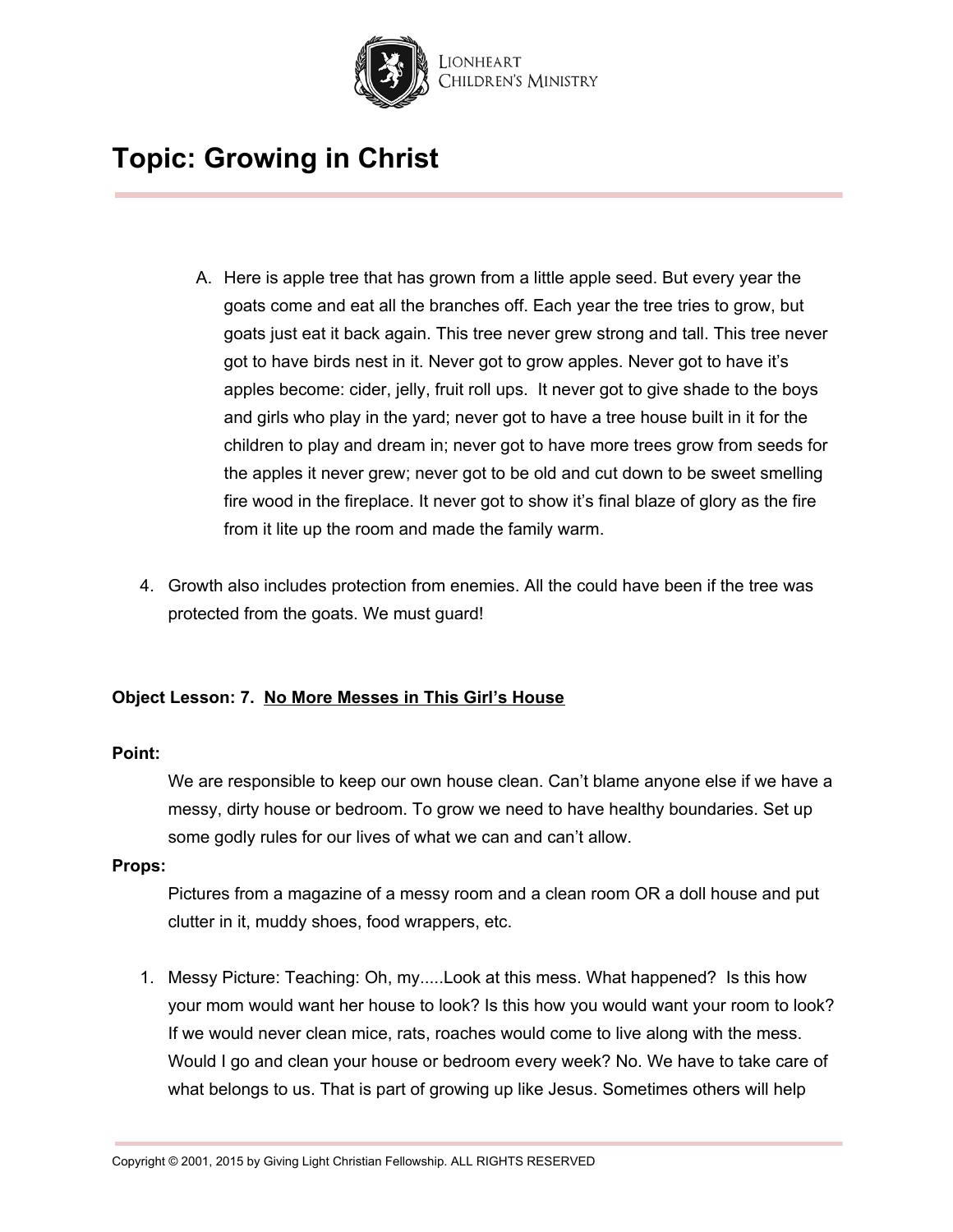

when there is a need to see how good it can be when we have our room in order. But..... we have to keep it that way.

- 2. Messy House: Teaching same as above. Allow the children to help clean up the doll house. Ask them how it looks cleaned? How do they feel with the house clean? How do you think Jesus feels when we do what is right? He wants us to obey and grow.
- 3. Which picture would you rather live in, visit in or sleep at? Which one would you rather have Jesus stay in? Which picture does our heart or mind look more like today? Is there any thing any of you have been thinking or doing that you know Jesus does not want you to do?
- 4. Ministry Time: Pray with the children to have clean pure thoughts and hearts.
- 5. Say there are no more messes coming into my house (me.) They're good and right things for me and that is what I will think and do. I am pure and clean in my heart and mind. I am growing in Jesus.

### **Object Lesson: 8. Life's Not Fair So Forget It**

#### **Point:**

Sometimes things happen that we have no control of and we have hindrances that we have to deal with and overcome to continue to mature. God is in control and has enabled us to deal, heal and move forward. But, we must be the one to work out our own salvation. Get rid of the "junk" that might not belong to us.

- 1. Before class bring the following and spread them around the room: some trash, dirty clothes, old homework papers, toys, dirty dishes, broken chair, turn chairs around etc. The children should not know the room is messed up.
- 2. The teacher comes in surprised. Ok, what happened here? (It is confusing. We don't know how to move like we did last week.) Did one of you children come in and do this? Well,.......(starts to teach the class like usual, but the teacher gets distracted by something...... talks about that dirt that is smeared all over...)
- 3. (The children should also be distracted.) Teacher: (dramatically) I quit, this is so bad! I can't teach in this mess. Whoever did this is going to pay. Maybe, I'll go throw my trash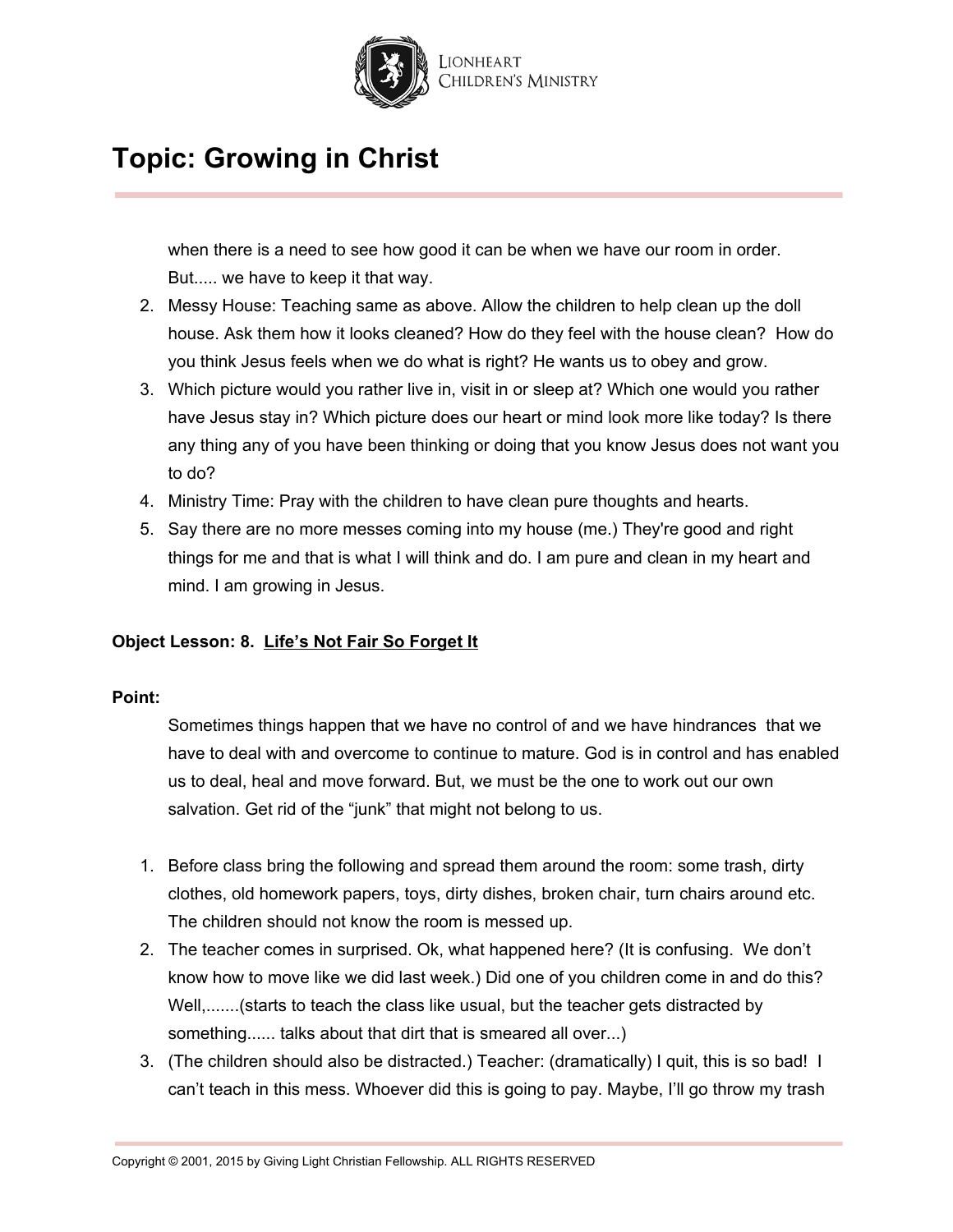

all over their yard, or maybe I'll throw eggs all over their car and write on their windshield with soap. (Sits down on the chair and just looks at the children.) Of course, the children will be very surprised by the teachers behavior.

- 4. (After a moment, the teacher rises up.) Repents before God and the class. Forgive me. I forgive the person who did this. I am not going to let this stop what God has planned for me or for our destiny in this church. (Our decisions do affect others.)
- 5. Ask the class what would they do? Listen to their responses and use them to further illustrate the object lesson. What did they think what the teacher was going to quit. Were they glad she did not quit? We all need to make decisions every day to do what is right in the midst of things that are not right or fair.
- 6. Clean up the room and tell them that this was a part of the lesson. You came in and messed up the room to teach a point. What did you learn from this?
- 7. When we quit we quit growing. The more of the "stuff" that is not a part of this class, the less space there is for good things. Spiritually the more "stuff" that is of the world, the less place there is for God to be fully Lord and for us to know and grow in Him.
- 8. **Ministry Time:** Can have the class repeat the Godly Identities or ask if there is any thing the Holy Spirit has revealed to show how they have things like that in their life that make them want to just quit because it is too hard. Would anyone like prayer to overcome something that is messed up; something that is not fair? God is just and rewards the righteous; I am righteous in Christ; God is my helper; God has given people who will help me; I am not a quitter, I am a finisher; I arise to every challenge; I overcome evil with good; My obedience blesses others; I obey and give God glory today.

#### **Activation:**

Lie Busters to repeat if you have not said any from other lessons.

For younger children:They like to take turns and pick cards with these written on. They hand it to the teacher or helper and the whole class repeat what us read to them.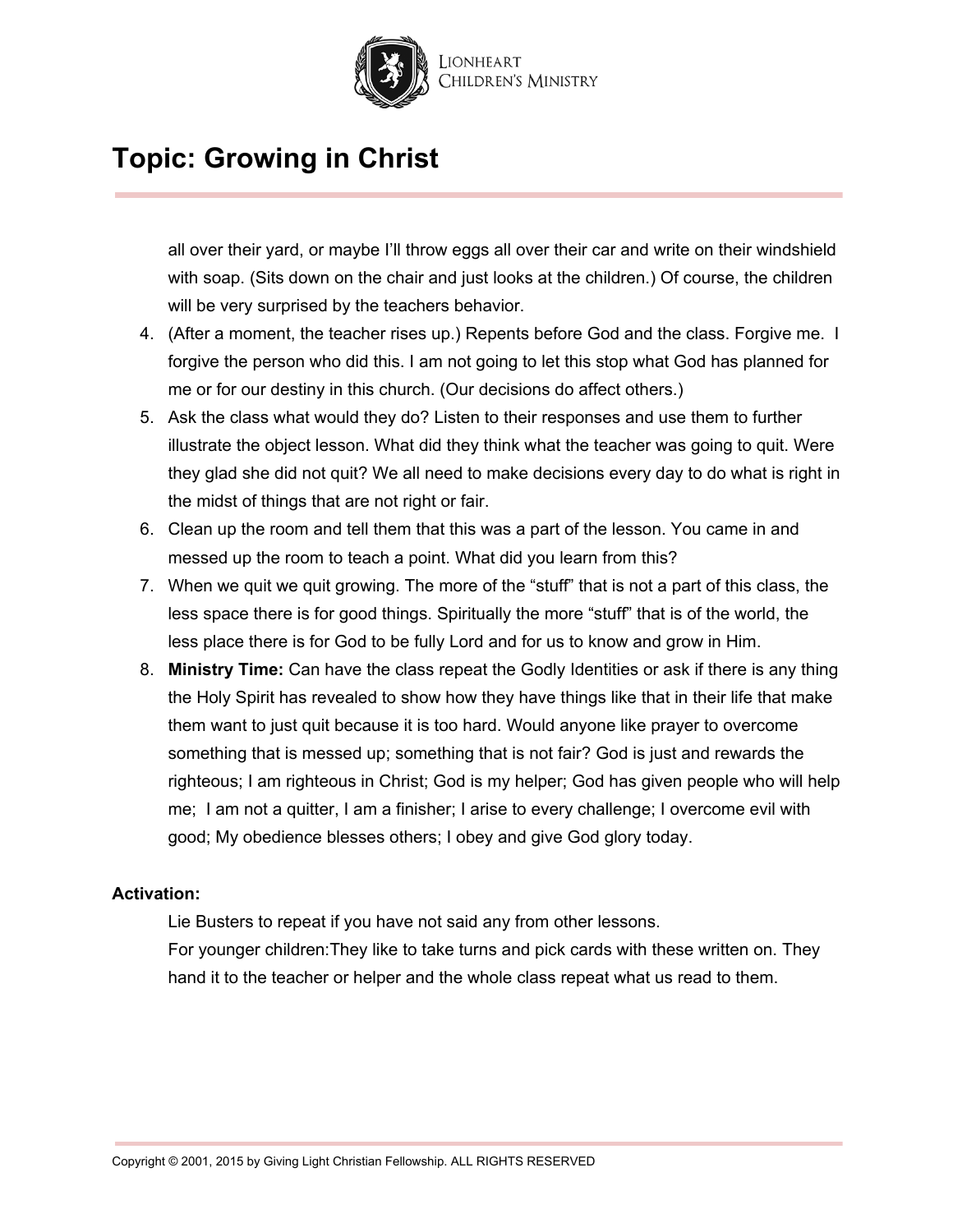

(Have the children repeat these out loud.)

I AM DILIGENT TO PROTECT MY HEART, LIKE A PALACE GUARD. I WILL NOT LET ANY EVIL COME NEAR ME. I HAVE THE KEY (Diligence) TO THE LOCK OF MY HEART. ONLY GODLY THINGS, WORDS, THOUGHTS WILL BE GRANTED ENTRANCE. I PUT THE WORD FIRST PLACE IN MY LIFE. GOD PUTS ME FIRST PLACE IN HIS LIFE. I AM STANDING GUARD. I KEEP THE GOOD IN AND THE BAD OUT.

### **SKIT: Halt! Who Goes There?**

#### **Setting**:

A palace guard is standing watch over the king in the palace. The scene is really what takes place when the enemy tries to come and overtake the palace (our heart.)

#### **Characters**:

Person one: The enemy, who has many disguises. Each time the enemy is driven away, he comes back in a new disguise with hidden weapons.

Person two: The palace guard. Dressed in a guard uniform. Carries a gun and fly swatter.

#### GUARD:

(marches in military fashion, enters putting the polishing touches on his weapon.) Ok, that should finish it up. (Puts rag in his pocket and marches back and forth with his gun on his shoulder.) One, two, three, four.... one, two, three, four. I am ready to man my post. My weapon is real clean. I am ready for anything, big or small. (Reaches in his coat and pulls out the fly swatter.) Even got my fly swatter for the little bugs.(With a look of surprise.) Hey, what was that? I heard something. Halt! Who goes there? (Looks in the direction of the sound.)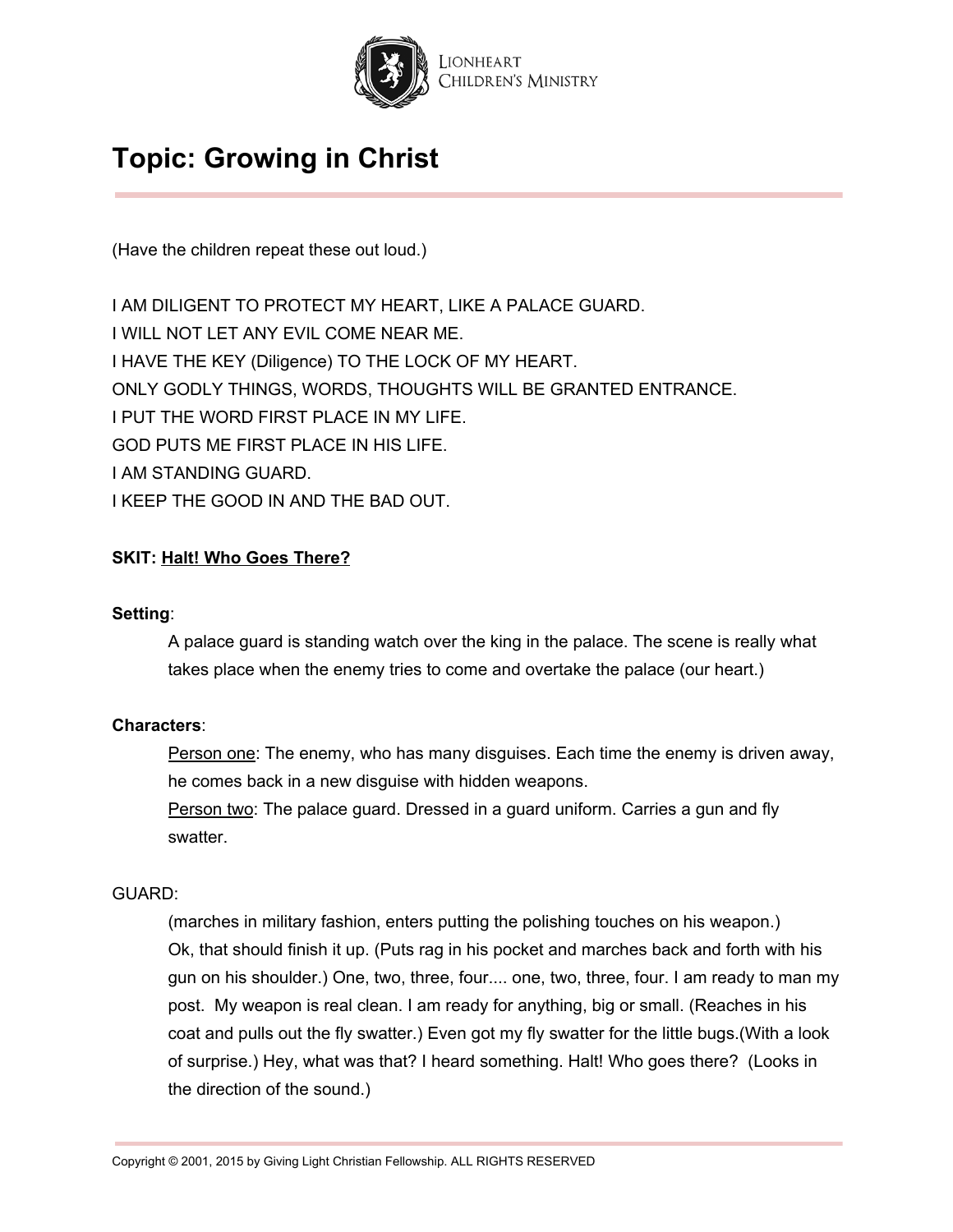

#### ENEMY:

(Enters dressed in an animal costume or has an animal puppet on his hand.) Makes animals sounds and rubs up against the guard. Purrs, licks his hand or does whatever the animal would do.

#### GUARD:

Oh, it's just a (animal.) You scared me for a moment. I thought you were an intruder.

#### ENEMY:

(In a sweet convincing voice) Who me? Why I wouldn't hurt a flea. I was just in the neighborhood and thought I drop by to make the King feel happy. I always make people happy.

#### GUARD:

How nice of you. I suppose a furry (animal) like you could do no harm.

#### ENEMY:

Never! Once a friend of man always a friend of man. So which way to the palace door?

#### GUARD:

(Pets the animal) Why, you are the nicest (animal)........(feels the weapon, which is hidden under the part he is petting.) Hey, (pulls out the weapon) what is this?

#### ENEMY:

(He is trying to pull away.) Oh, nothing. (Snarling and getting mean.)

#### GUARD:

(pulls out a grenade) Why you were going to try to blow up the palace.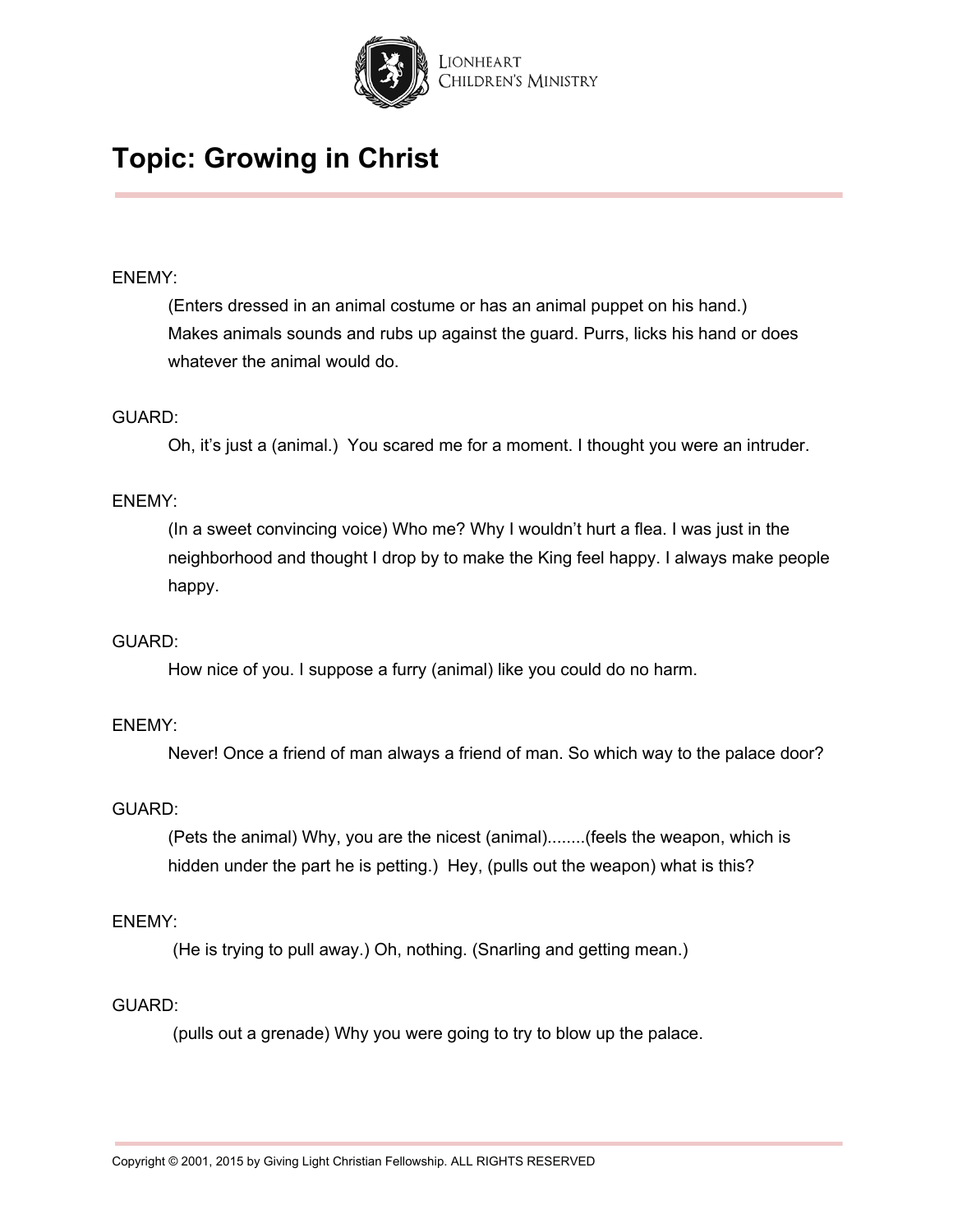

#### ENEMY:

Every hear of a wolf in sheep's clothing. Well I'm a wolf in (animal) clothing. (Sneering and nasty tone.) I'm the one who comes to steal, kill and destroy.....(sinister laugh)

#### GUARD:

Not for long. In the name of Jesus, I tell you to get out of here right now. Go!

#### ENEMY:

The name of Jesus.......... Oh, I hate that name. I'm out of here.

#### GUARD:

(straightens up and starts marching back and forth.) Well the nerve of some (animal.) That's the last time I trust a (animal) I never met before.

(Marches back and forth a few times. Maybe singing a song: "I'm in the Lord's army" or Jesus......Or "Move over devil"

#### ENEMY:

(enters as a Red riding hood looking girl, wearing a hood or scarf and carrying a basket of candy.) Singing: "over the river and through the woods to grandmother's house I go....."

#### GUARD:

Halt who goes there? Identify yourself!

#### ENEMY:

It's only little sweet me......Granny's girl, Sally.

#### GUARD:

And what is in the basket? What is your destination? I am not letting anything past this way, that is not godly, right and true.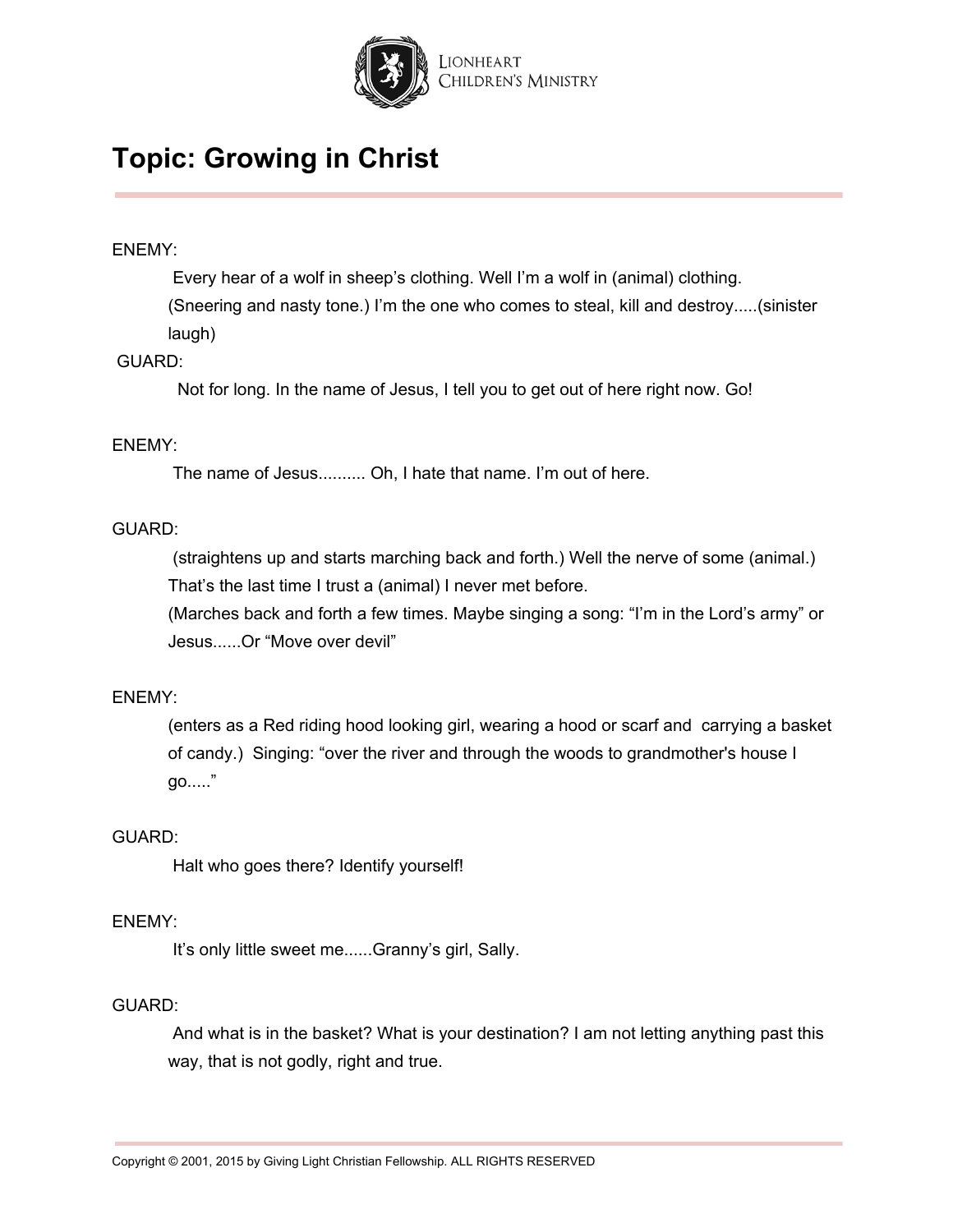

#### ENEMY:

I'm off to see Granny with all this candy. Here, try some, I give candy away to everyone. It's free. Every thing I have is free. Try some........

#### GUARD:

I think I smell a snake. Free, (takes the basket from her hand.) Let me inspect that basket. (Rummages around and finds a note that says: reads the note out loud) The one who gets this basket will have to pay a \$10,000 fine for receiving stolen property. The police are following close behind to arrest the person who possesses it.

#### ENEMY:

Come on, just let me go hide in the palace. The police will pass by and we can both share the candy.

#### GUARD:

(puts his gun across his chest and points at the enemy.) Granny's girl Sally......What a liar! I will let no thief into the palace. But I'll tell you what I will do.

#### ENEMY:

Yea,..... what?

#### GUARD:

I'm going to arrest you myself. (Wraps rope or handcuffs on wrists) In the name of Jesus I bind you and command you to go straight to the dry places...(sets the basket of candy off to the side.)

#### ENEMY:

Oh, not the dry places......anywhere but the dry places.....no.....it's so dry.....(enemy leaves)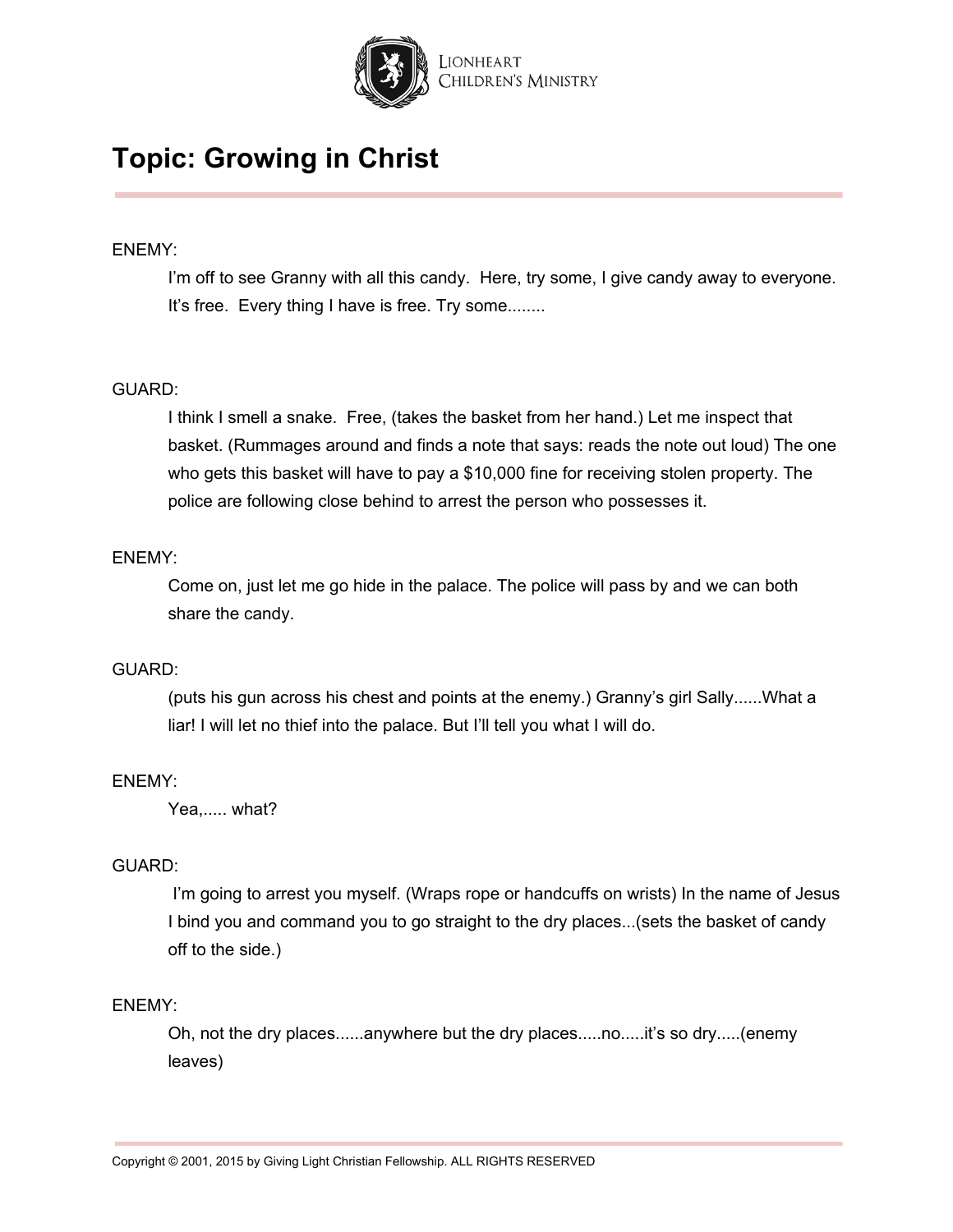

#### ENEMY:

(The voice of Greed: the enemy is behind the puppet stage or stands motionless with his back to the class) Look at all the candy in the basket....... No one is looking......... You should grab a handful........ Wonder how much money you can get if you sold the candy in the basket?

#### GUARD:

(Responds to each temptation the enemy speaks. Then picks up a handful of candy.)

#### GUARD:

Yea, I wonder? No one is looking. I bet I could sell this at the playground and get enough to buy the new computer game (or name something your children covet)

#### ENEMY:

Yea the new game, you could invite all your friends over and show off...

#### GUARD:

Show off........(looks toward the palace) My King! My palace! I almost let the enemy come inside. (Drops the candy back in the basket.)

#### ENEMY:

No...... Don't stop......just think of the game........the friends........

#### GUARD:

Halt! I know who you are!

#### ENEMY:

No.......No........

#### GUARD:

It's greed. I recognize you. (Keels down) I submit to my God, I resist you greed. I am a generous giver. Freely I have received, freely I give. Get out of here greed, in the name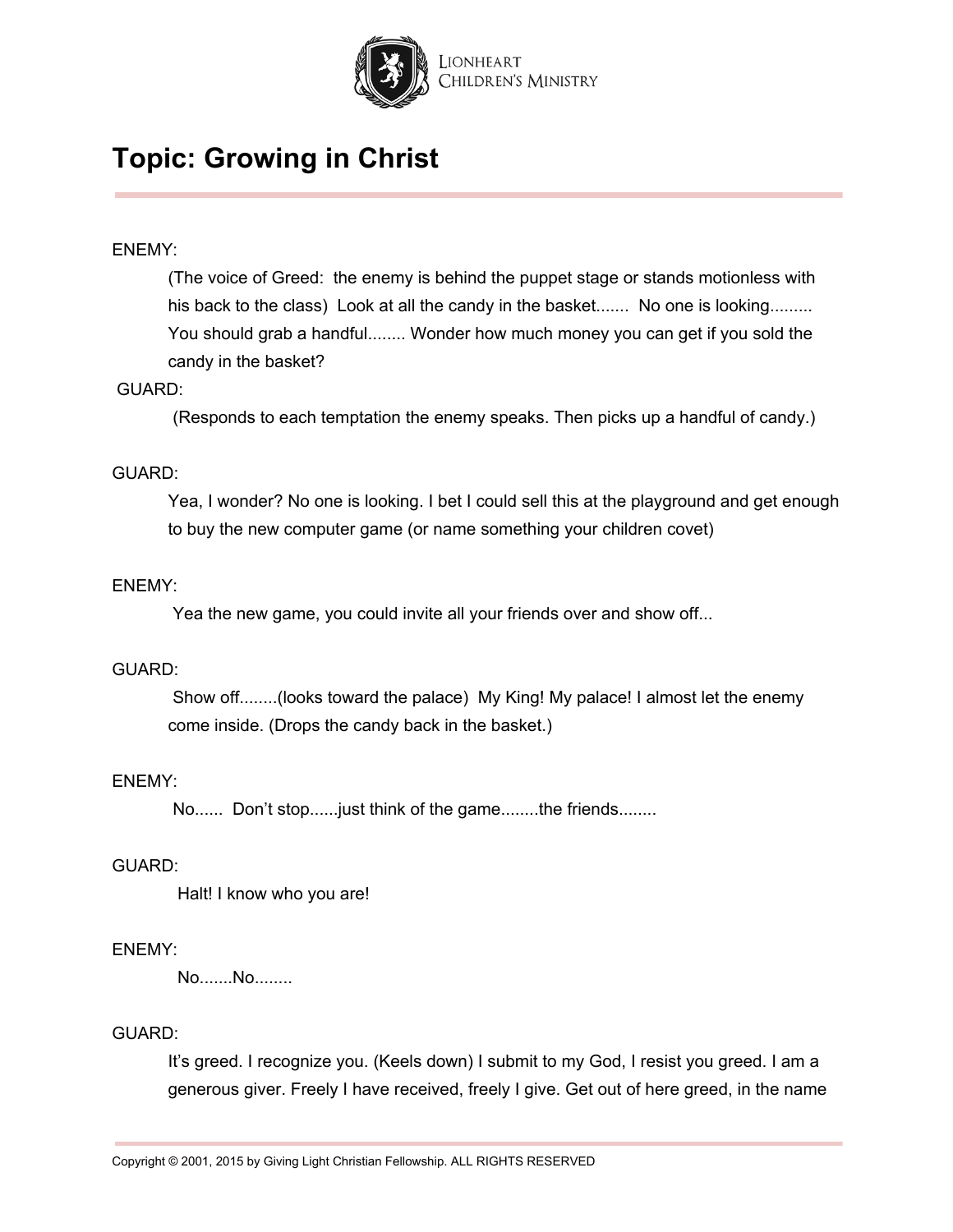

of Jesus. King Jesus forgive me. I repent. I almost left that dirty greed sneak past. Thank You, for saving me.

#### ENEMY:

(runs away)

### GUARD:

(Takes the basket and puts it outside the class door.) This guarding is more serious than I thought. Around every corner seems to be a thief just waiting for a place to sneak into the palace of my King.

#### **Closing Point from the teacher**:

- The enemy only has one weapon, deceit. He uses it over and over again.
- He will come in many disguises, but his plan is always the same: to steal, kill and destroy.
- We must guard our heart with all diligence.
- The enemy can not takes us unaware if we stay on guard.
- The Holy Spirit is given to us to help us discern evil and good; truth and lies.
- The Bible says the Lord is our rear guard and that God goes before us. We just keep our eyes forward on Him.

#### **Ministry Time:**

#### **Purpose:**

To help children who have left their down their guard. Sin has come in. Now is the time to confess, repent and receive forgiveness.

● You can do this as an altar call, individually, or as a group ministry. Pray as you have the children bow their heads, and ask if they want to take up their guard? Repent for areas where they have been weak and fallen back, compromised, watched, read, played, spoke in ungodly ways. Name sin: repent, ask for forgiveness, ask the children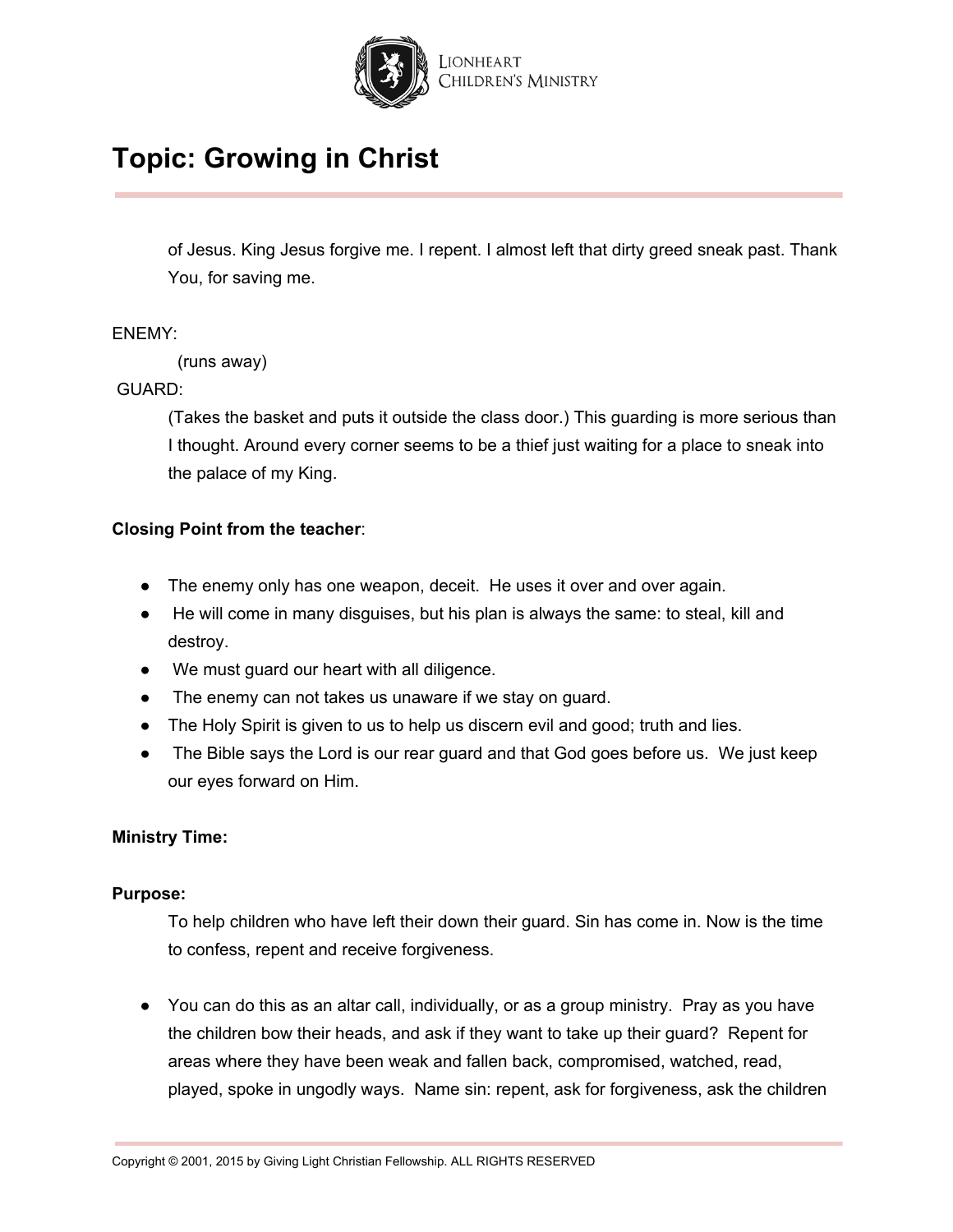

to forgive anyone who has been a part of that sin, receive the Lord's forgiveness, cleansing, filling and empowerment to overcome.

- Identity declarations: These are to drive away lies. When false identity has robbed the children of who they are in Christ it is very difficult to see and believe they are not as they appear, but of a higher call.
- Have the children repeat: I am an overcomer; I am empowered to succeed; I am more than a conqueror; I am well able to be all that God has planned for me; I am keeping my heart pure; I am a heart guard; I am highly favored of God; I am pleasing to God; I expect to see the Lord today; I choose to think God thoughts; I choose to speak words of life; I choose to live God's way; I am loved and blessed of God today; I am loved and blessed of God tomorrow; I am hungering and thirsting for all of God; I am growing in godliness; I will be all that God has planned for me; Jesus is the Lord of my life and I serve Him with all of my heart.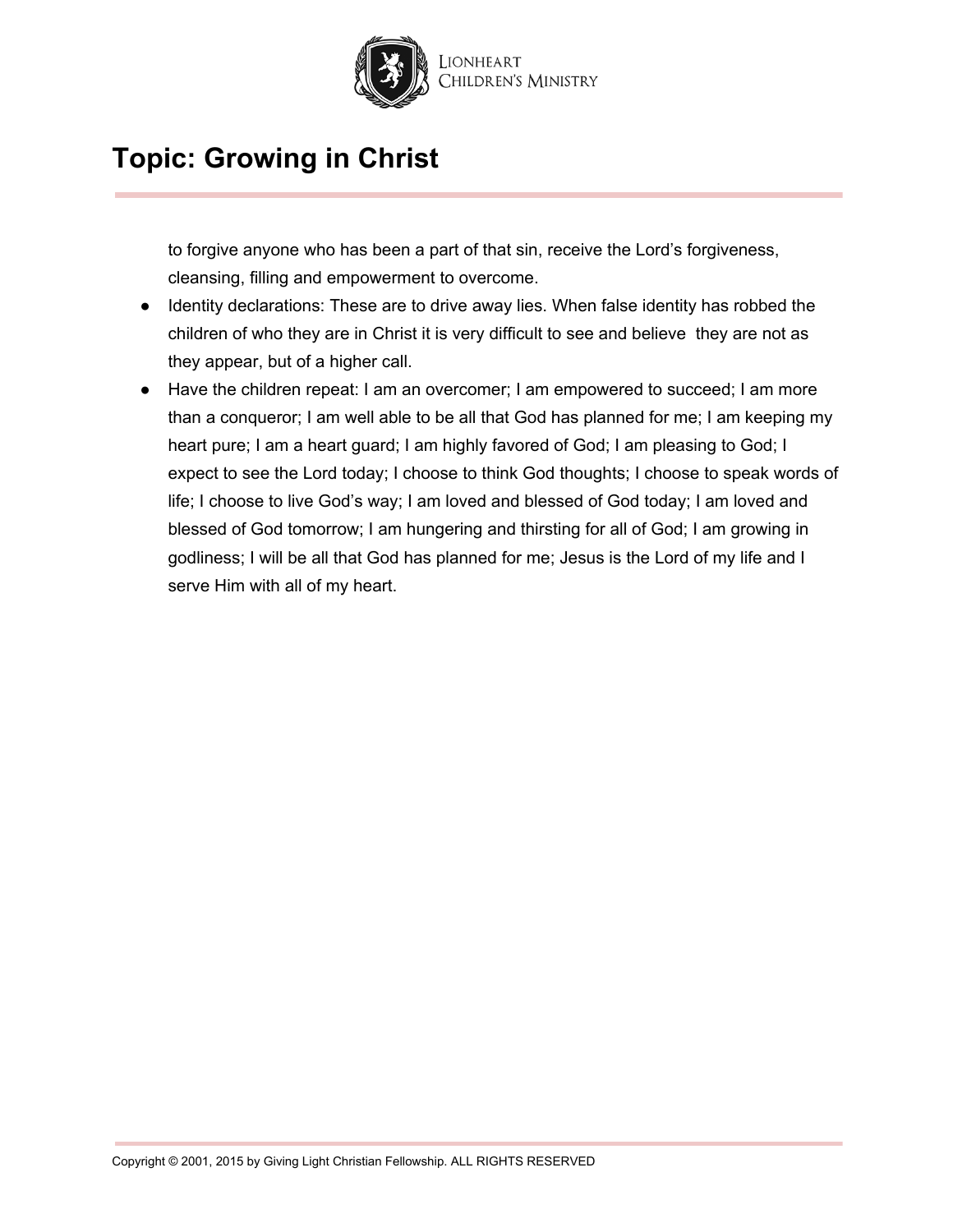

### **STUDY NOTES**

### **1. TO GROW WE NEED TO FEED. WHAT IS PUT IN IS WHAT WILL COME OUT.**

- A. Naturally, Physically, Emotionally
	- 1) Babies get loved, nurtured, trained and fed. How long do we wear diapers or want our bottles warmed? Trust and security develop to aid growth.
	- 2) Children want to do it all. School, training, responsibilities, mistakes, discipline, repetition, advancement, curiosity; learning obedience, submission, respect, patience etc. are part of growth, which is character development.

### **2. GROWTH IS PREDETERMINED TO BE FRUITFUL AND COME TO MATURITY**

- A. Everything can be in place for growth but without the conception and birth of the child there will be no fulfillment of the dream.
- B. You must be born again.The new birth is the start, but the difference in the spirit is that at birth the umbilical cord is not cut. We must stay attached to grow. See John 15.

### **3. SPIRITUALLY THE SAME PROCESS APPLIES. OUR SPIRIT AND SOUL COME INTO AGREEMENT WITH GOD. THEN THE WORD OF GOD IS EFFECTIVE AND GIVES THE PROMISES.**

A. Food for my spirit by reading and hearing God's Word.

Matthew 4:4 "But He answered and said, "It is written, 'Man shall not live by bread alone, but by every word that proceeds from the mouth of God.'" (NKJ) (This is answer A on the Study Sheet.)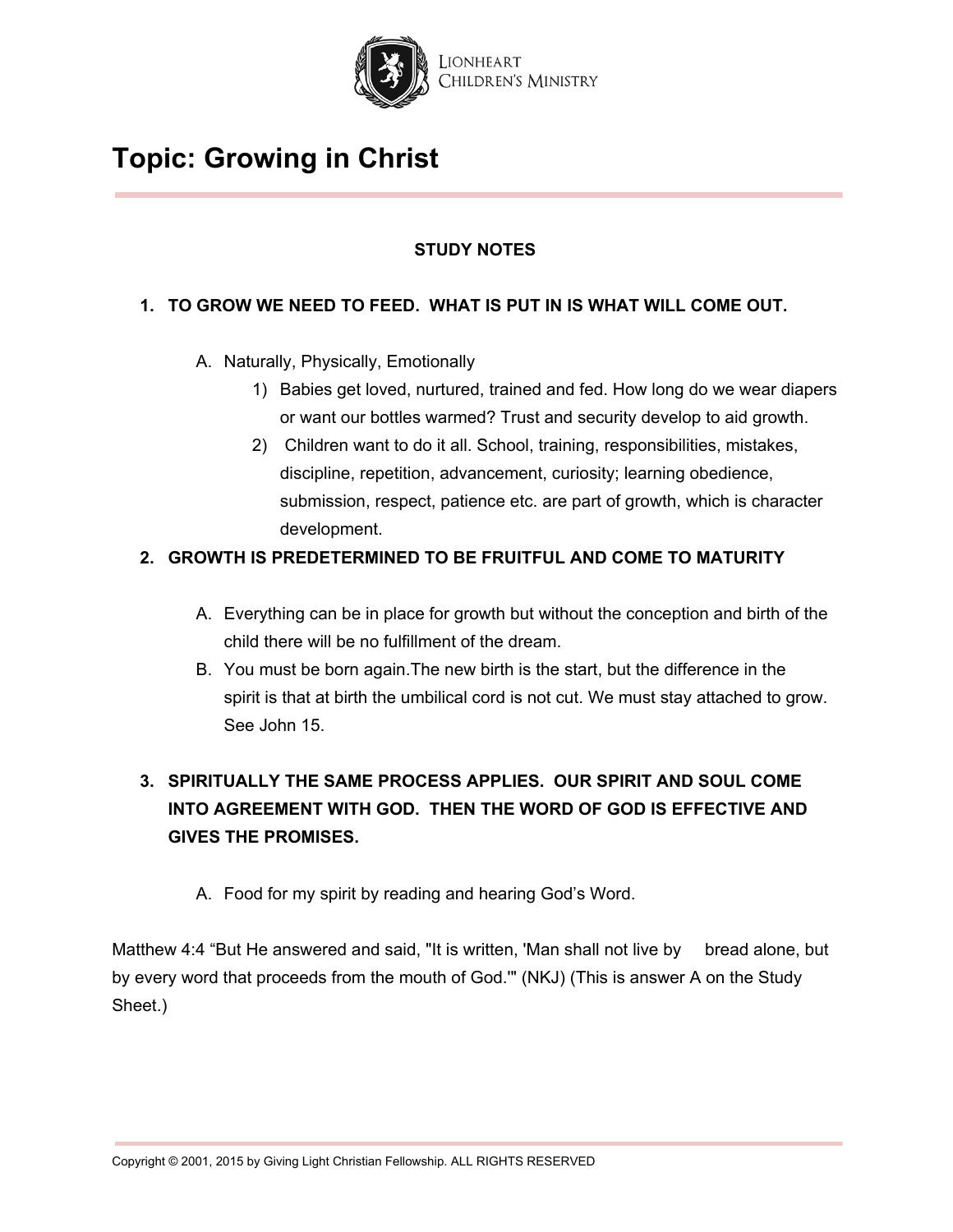

B. Instruction on how to abide in the Him as He abides in me

John 15:5 "I am the vine, you are the branches. He who abides in Me, and I in him, bears much fruit; for without Me you can do nothing." (NKJ) (This is answer B on the Study Sheet.)

C. The Word of God is wisdom for me

Colossians 3:16 "Let the word of Christ dwell in you richly in all wisdom, teaching and admonishing one another in psalms and hymns and spiritual songs, singing with grace in your hearts to the Lord." (NKJ) (This is answer C on the Study Sheet.)

D. The Word is Spirit and Life (written and spoken word; logos and rhema)

John 6:63 "It is the Spirit who gives life; the flesh profits nothing. The words that I speak to you are spirit, and they are life." (NKJ) This is answer D on the Study Sheet.)

E. The Word is our success plan

Joshua 1:8 "Do not let this Book of the Law depart from your mouth; meditate on it day and night, so that you may be careful to do everything written in it. Then you will be prosperous and successful." (NIV) (This is answer E on the Study Sheet.)

### **4. TO GROW WE NEED TO GUARD OUR HEART**

- A. Guard what we have.
- B. Guard what may come in. Set up boundaries.
- C. Be diligent in our preparation as we make Him our habitation.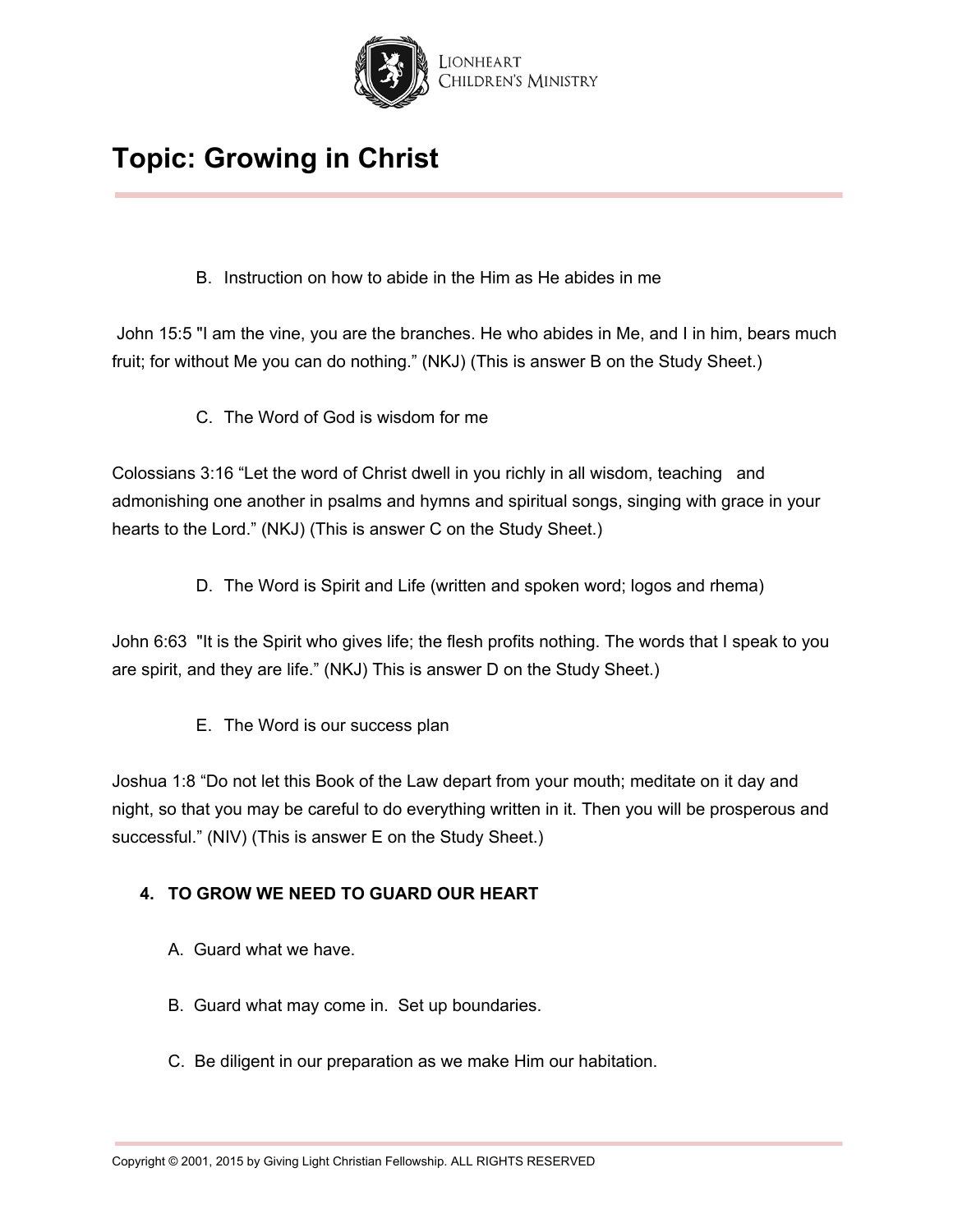

1) I come to my God continually, accepted in His love, already called by my Daddy. God is expecting me to come for in His presence, I am changed.I grow; thus I want to know Him more. In His presence demons flee.

2 Timothy 2:15, "Be diligent to present yourself approved to God, a worker who does not need to be ashamed, rightly dividing the word of truth." (NKJ)

- 2) When we are diligent we keep at something. We don't quit. We stay focused and keep our focus first before all other things. We work and have fruit from our labors.
- D. Be diligent in our pursuit of God. Don't let up the tension.

Proverbs 4:20-23 "My son, give attention to my words; incline your ear to my sayings.Do not let them depart from your eyes; keep them in the midst of your heart; For they are life to those who find them, and health to all their flesh. Keep your heart with all diligence, for out of it spring the issues of life." (NKJ) (Emphasis added)

- 1) The word keep has many meanings. Some are to watch, guard as from danger, to keep secret, to keep closed.
- 2) Diligence also means to guard or watch, with the example of a man, post or prison. It also is explained by the example as to hedge about as with thorns.
- E. My own interruption of keeping our heart with all diligence is this:
	- 1) Our heart is God's home, His holy temple.
	- 2) Jesus is the King. Our heart is His palace.
	- 3) We are to be like a palace guard. Or like the secret service men who protect our president.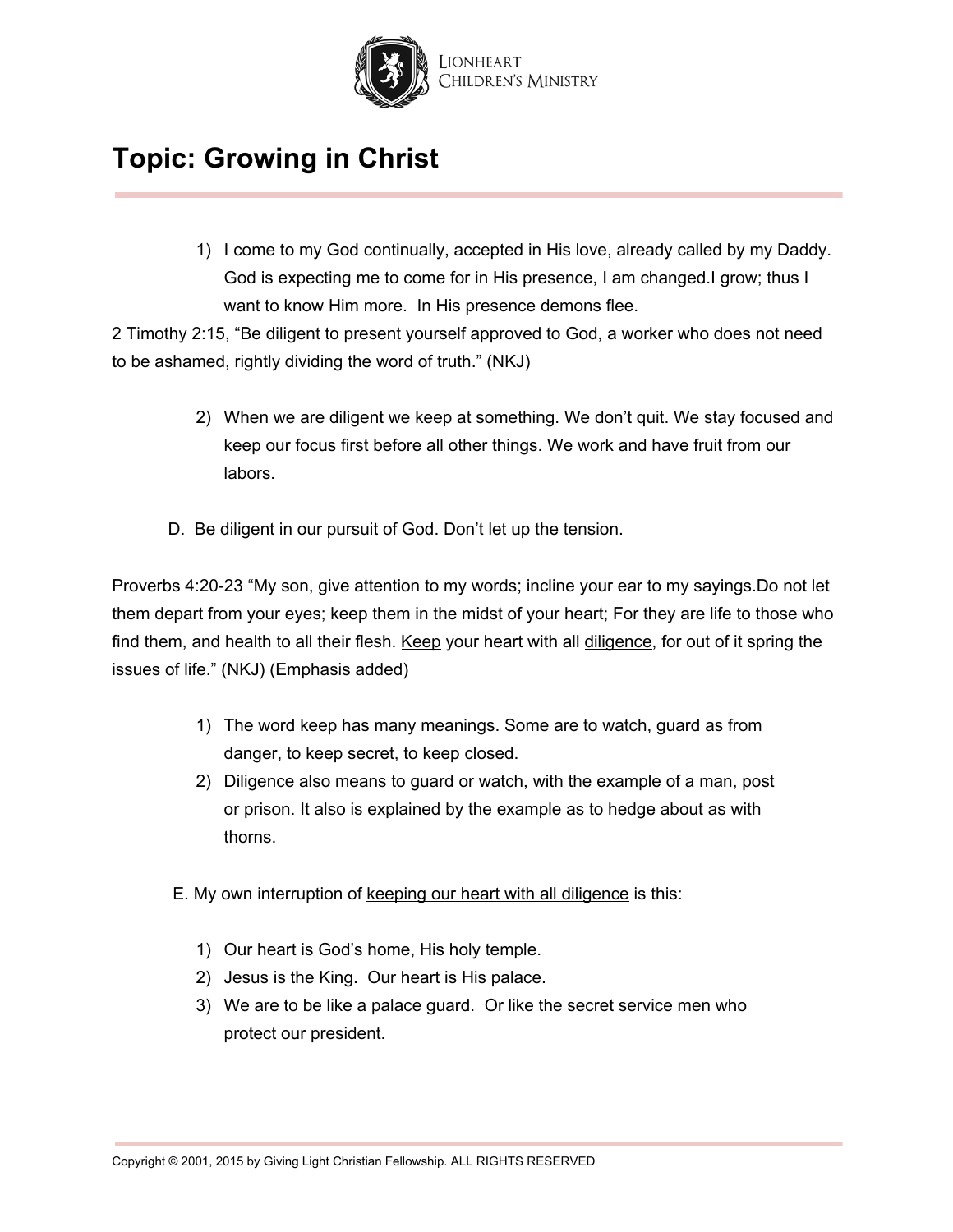

- A. At all cost, even that of our life, we are to protect the life of the King: the life being the gifts, talents, anointing, destiny, truth etc. of God Almighty in us.
- B. We will do damage to any thing or enemy who would try to intrude into the palace of our King, Jesus. So to, we do vengeance against anything that would hinder the purpose of God in us.

### **5. TO GROW IN GOD WE MUST WORSHIP HIM AND ONLY HIM**

- A. WORSHIP KEEPS US LOOKING TO GOD.
- B. OUR HEARTS STAY SOFT AND OPEN.
- C. THUS WE STAY THANKFUL.
- D. WE JOY IN OUR GOD NO MATTER WHAT IS HAPPENING.
- E. KNEELING IS A HUMBLE POSTURE (heart position) OF SURRENDER AND TRUST IN GOD.

Psalms 95:6-8 "Come, let us bow down in worship, let us kneel before the LORD our Maker; for he is our God and we are the people of his pasture, the flock under his care. Today, if you hear his voice, do not harden your hearts as you did at Meribah, as you did that day at Massah in the desert," (NIV)

John 4:23 "Yet a time is coming and has now come when the true worshipers will worship the Father in spirit and truth, for they are the kind of worshipers the Father seeks." (NIV)

### **6. TO GROW, EVERY PURSUIT COMES FROM OUR LOVE AND OBEDIENCE TO GOD. OBEDIENCE CAUSES US TO SEE JESUS AND WHAT THE FATHER IS DOING. WE WILL KNOW HIM AS HE IS.**

John 14:21 "Whoever has my commands and obeys them, he is the one who loves me. He who loves me will be loved by my Father, and I too will love him and show myself to him." (NIV)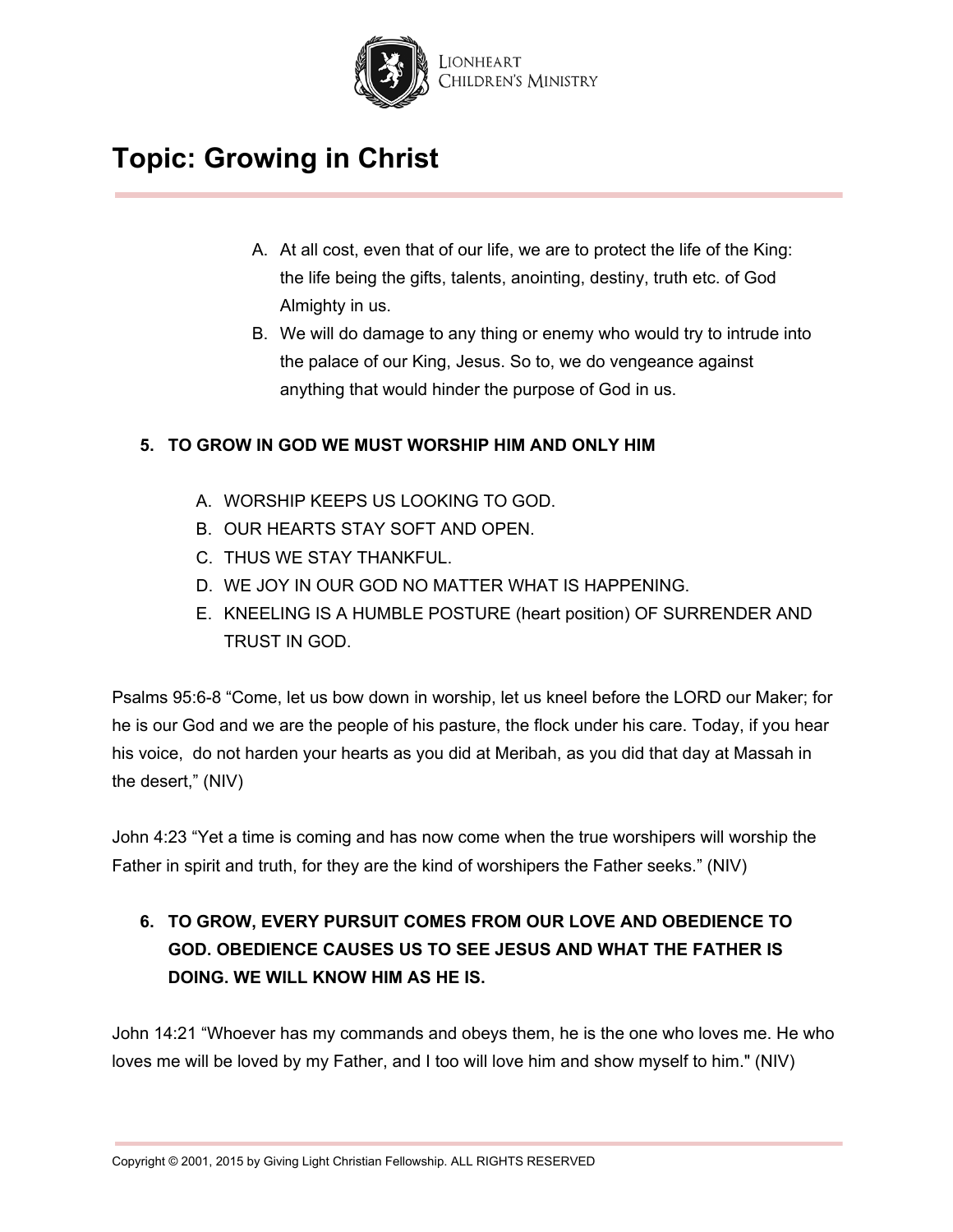

A. Knowing causes Growing. Growing is a result of relationship. Relationship is a process, as is growing. Love is the key. (The greatest of these is love.) Without the connection of love, all the works and "to do's" only produce a sterile Christianity. Illegitimate fruit will be the result.

Matthew 7:22-23 "Many will say to me in that day, Lord, Lord, have we not prophesied in thy name? and in thy name have cast out devils? and in thy name done many wonderful works? And then will I profess unto them, I never knew you: depart from me, ye that work iniquity." (KJV)

- B. Power is a result of growing from infancy to sonship as we believe and receive. In His Name, we will cast out devils....... Maturity brings the release of authority. Miracles flow through those who know...... and are known by Him. His Name......is Wonderful, Counsellor, The mighty God, The everlasting Father, The Prince of Peace, Healer, Redeemer, Savior, Lord.....
	- 1) Daniel 11:32 "..... but the people who know their God shall be strong, and carry out great exploits." (NKJ)
	- 2) John 1:12 "But as many as received him, to them gave he **power** to become the sons of God, even to them that believe on his name:" (KJV) (Emphasis added)
- C. Growing is Work. Ever felt stage fright? Yet you went on, for the "show must go on," even when in fear. We "grow on" while in the process God brings us to the fullness of Christ as we come against opposition; things we don't want or think we can do.

Philippians 2:12-13, "Wherefore, my beloved, as ye have always obeyed, not as in my presence only, but now much more in my absence, work out your own salvation with fear and trembling. For it is God which worketh in you both to will and to do of his good pleasure." (KJV)

D. Growing is changing. The old ways and things we carry will not fit through the narrow gate. Must lay it all down to enter. We are not of this world, but his Kingdom.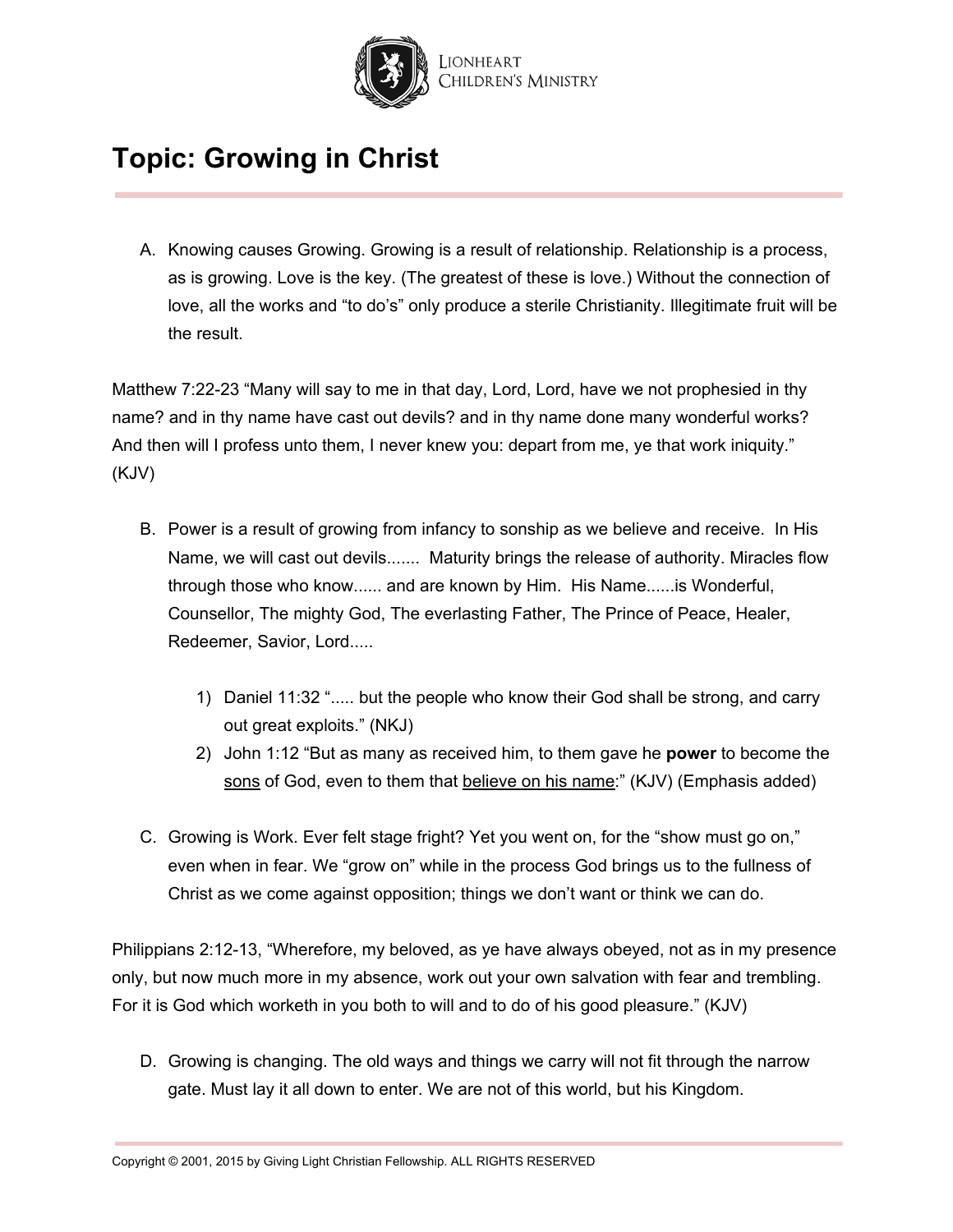

Matthew 7:13-14 "Enter through the narrow gate. For wide is the gate and broad is the road that leads to destruction, and many enter through it. But small is the gate and narrow the road that leads to life, and only a few find it." (NIV)

John 14:6 "Jesus answered, "I am the way and the truth and the life. No one comes to the Father except through me." (NIV)

Matthew 7:21 "Not everyone who says to me, 'Lord, Lord,' will enter the kingdom of heaven, but only he who does the will of my Father who is in heaven." (NIV)

### **7. GOD HAS GIVEN US EVERYTHING THAT PERTAINS TO LIFE AND GODLINESS. WE HAVE A FULL INHERITANCE.**

- A. Growth is required to be released to function in our full inheritance.
- B. God's won't entrust babies with greater levels of truth, anointing, giftings, authority, people or wealth until they are proven.

Galatians 4:1-2 "What I am saying is that as long as the heir is a child, he is no different from a slave, although he owns the whole estate. He is subject to guardians and trustees until the time set by his father." (NIV)

Hebrews 5:12-14 "In fact, though by this time you ought to be teachers, you need someone to teach you the elementary truths of God's word all over again. You need milk, not solid food! Anyone who lives on milk, being still an infant, is not acquainted with the teaching about righteousness. But solid food is for the mature, who by constant use have trained themselves to distinguish good from evil." (NIV)

Luke 16:10-13 "He who is faithful in what is least is faithful also in much; and he who is unjust in what is least is unjust also in much. "Therefore if you have not been faithful in the unrighteous mammon, who will commit to your trust the true riches? "And if you have not been faithful in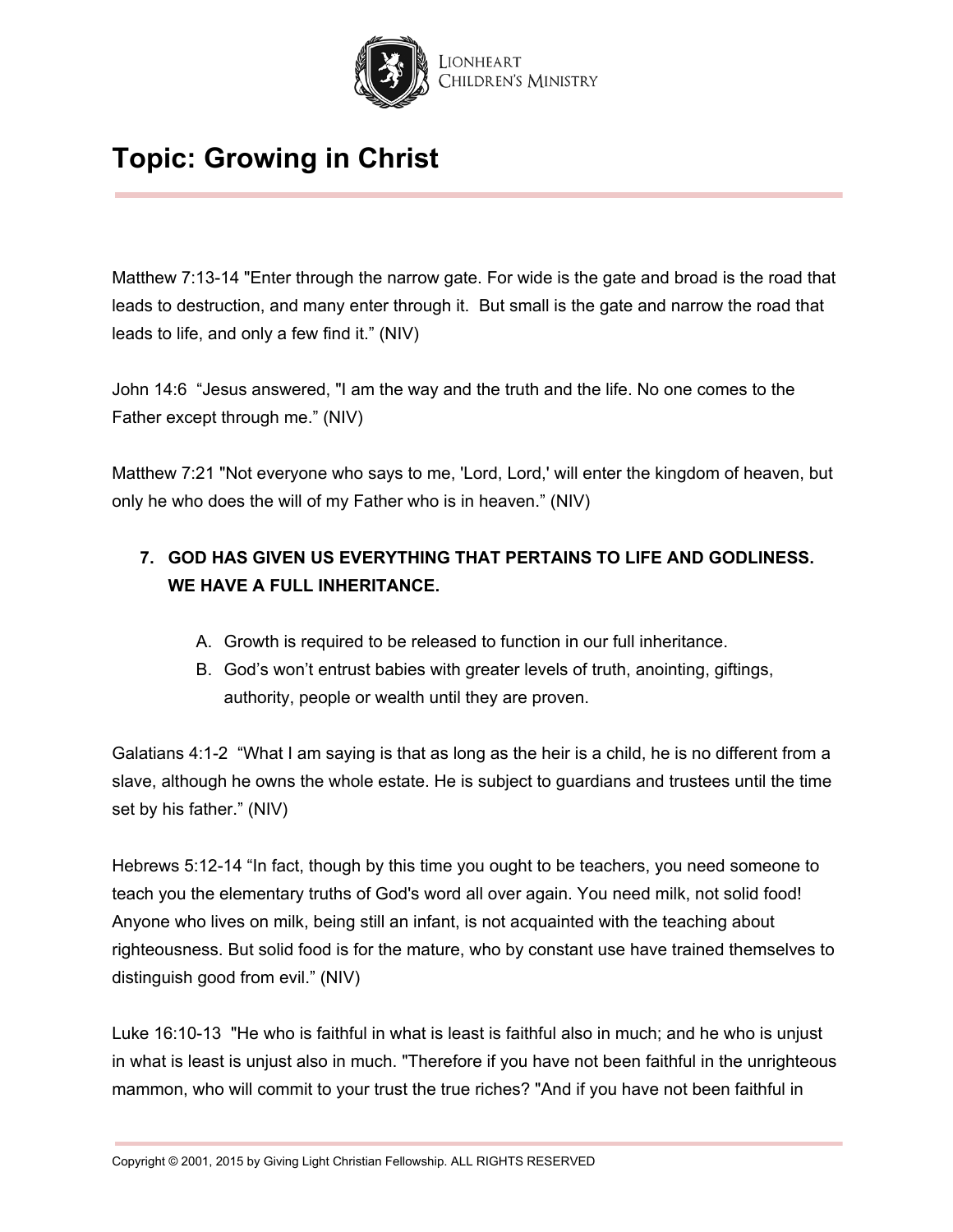

what is another man's, who will give you what is your own? "No servant can serve two masters; for either he will hate the one and love the other, or else he will be loyal to the one and despise the other. You cannot serve God and mammon." (NKJ)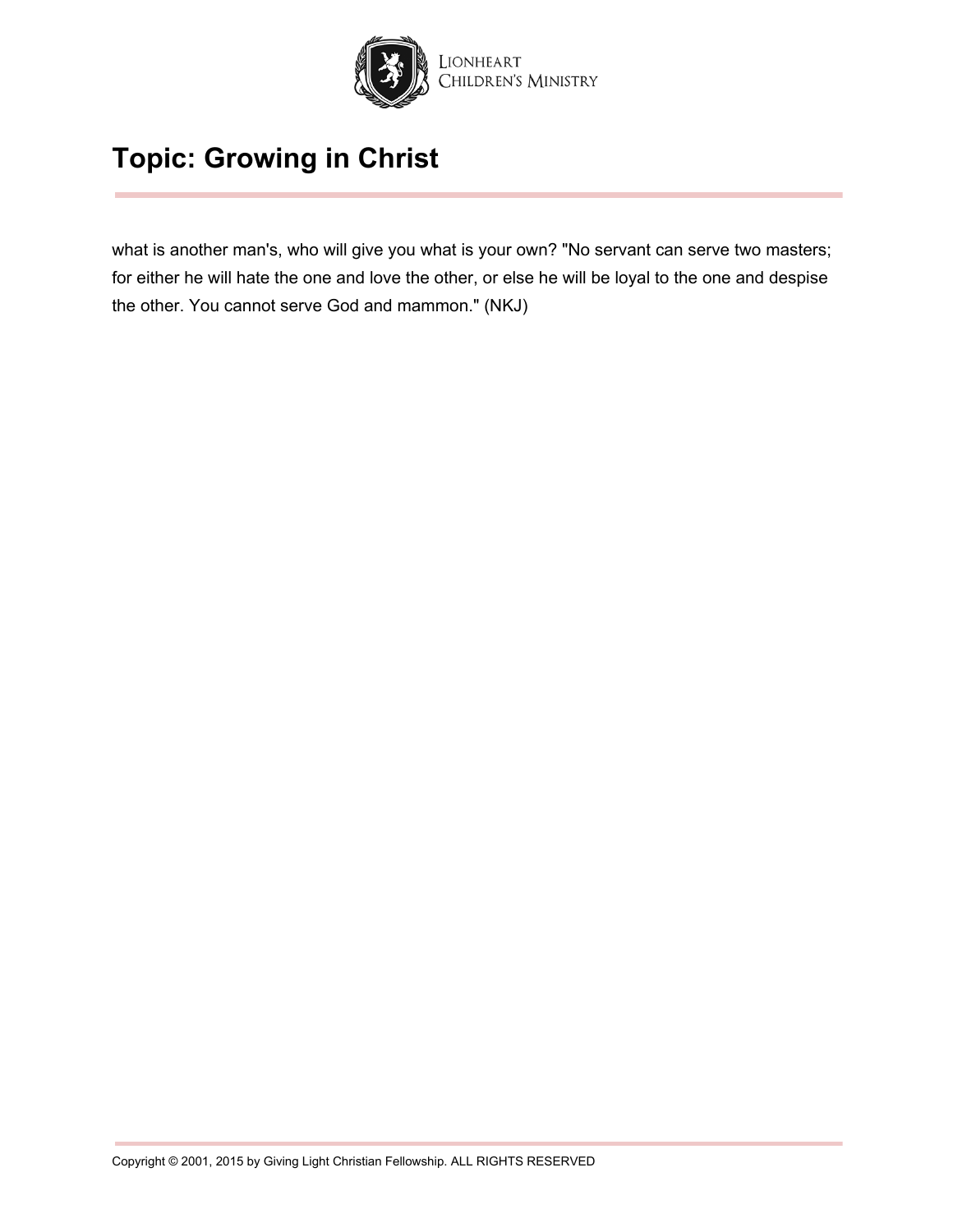

NAME:

### **GROWING IN CHRIST STUDY SHEET**

1. Memory verse is  $23$  only; Circle the bold words and say out loud three times.

Proverbs 4:20-23 (NKJ)

- 20 "My son, **give attention** to my words; incline your **ear** to my sayings.
- 21 Do not let them depart from your **eyes**; keep them in the midst of your **heart**;
- 22 For they are **life** to those who **find** them, and **health** to all their flesh.
- 23 **Keep your heart with all diligence, for out of it spring the issues of life**."
	- 2. How can I grow as a Christian? Underline the correct answers.

|         | Worship God Read my Bible |                                                                                     | Come to Church every week |                         | Guard my heart  |
|---------|---------------------------|-------------------------------------------------------------------------------------|---------------------------|-------------------------|-----------------|
| Be lazy | Be diligent               | Think about WWJD Clean my room                                                      |                           |                         | Obey my parents |
|         |                           | 3. Definitions: (circle answers) Keep means "To Guard"<br>Diligence means "Be Lazy" |                           | yes no<br><u>yes no</u> |                 |

4. This week, take time to worship your God. Put a worship tape on and spend time loving Him. If you get distracted, try it again later. Be DILIGENT. Worship God.

What song brought you close to God?

### REQUIREMENTS: YOUNGER CHILDREN'S QUESTIONS 1 - 4; OLDER CHILDREN; ALL

\_\_\_\_\_\_\_\_\_\_\_\_\_\_\_\_\_\_\_\_\_\_\_\_\_\_\_\_\_\_\_\_\_\_\_\_\_\_\_\_\_\_\_\_\_\_\_\_\_\_\_\_\_\_\_\_\_\_\_\_\_\_\_\_\_\_\_\_\_

5. This week lay piece of bread on your front porch. Don't touch it. Write down how the bread was different. Was the bread still there? What did you learn from this?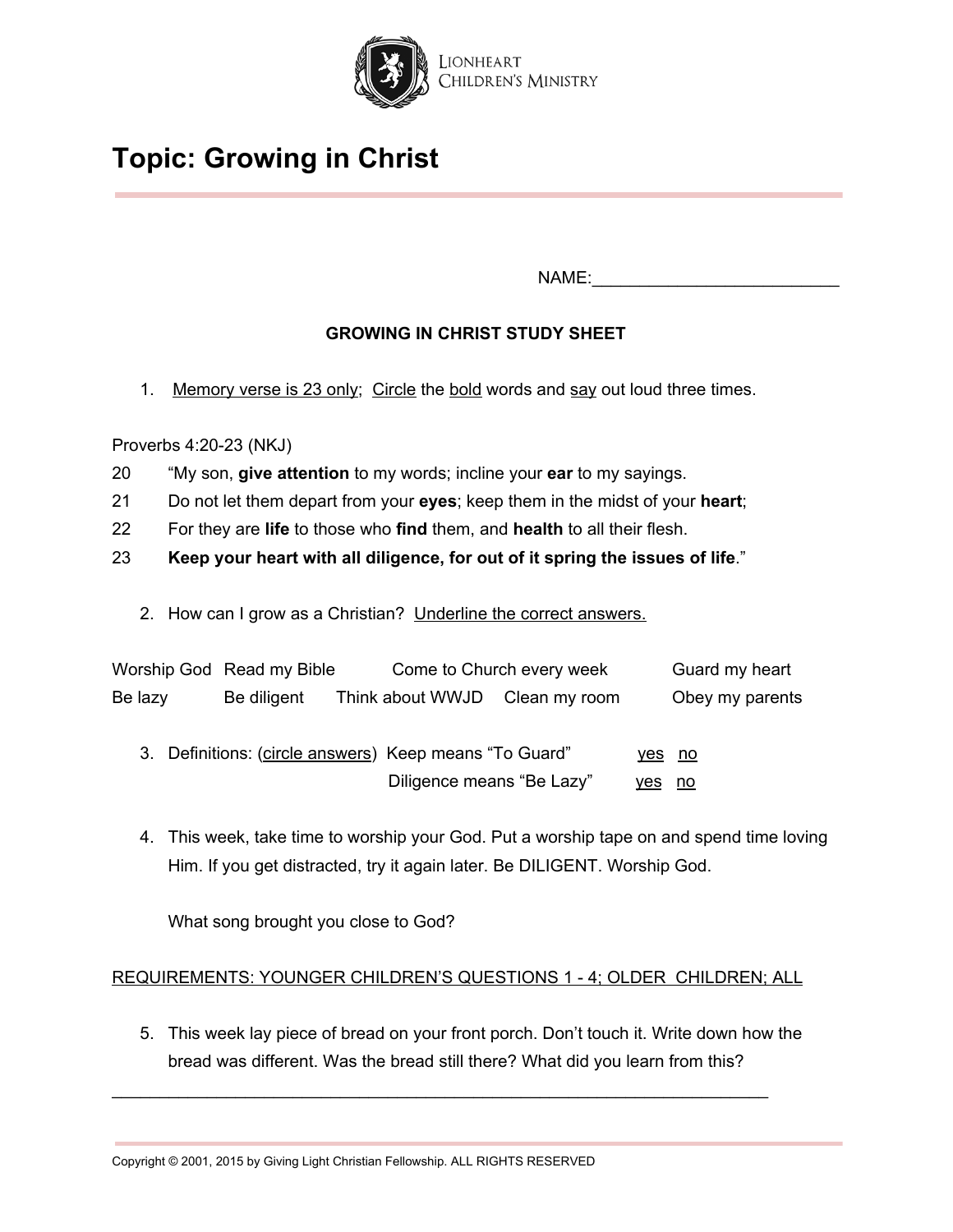

- 6. Circle the days you speak these identity (ID) Statements.
	- M T W T F SAT SUN
- 7. FEED ME THE WORD: Read the verses and write the letter that matches the verse.

| Colossians 3:16 |
|-----------------|
| Matthew 4:4     |
| John 6:63       |
| John 15:5       |
| Joshua 1:8      |

- A. Reading and hearing God's Word is food for my spirit. B. I abide in Him as He abides in me.
- C. The Word of God is wisdom for me.
- D. The Word is Spirit and Life.
- E. The Word is our success plan.

#### **Identity Statements**

I AM DILIGENT TO PROTECT MY HEART, LIKE A PALACE GUARD.

I WILL NOT LET ANY EVIL COME NEAR ME.

I HAVE THE KEY (Diligence) TO THE LOCK OF MY HEART.

ONLY GODLY THINGS, WORDS, THOUGHTS, ENTERTAINMENT, FRIENDS ETC. WILL BE GRANTED ENTRANCE.

I PUT THE WORD FIRST PLACE IN MY LIFE.

GOD PUTS ME FIRST PLACE IN HIS LIFE.

I AM GROWING IN GODLINESS.